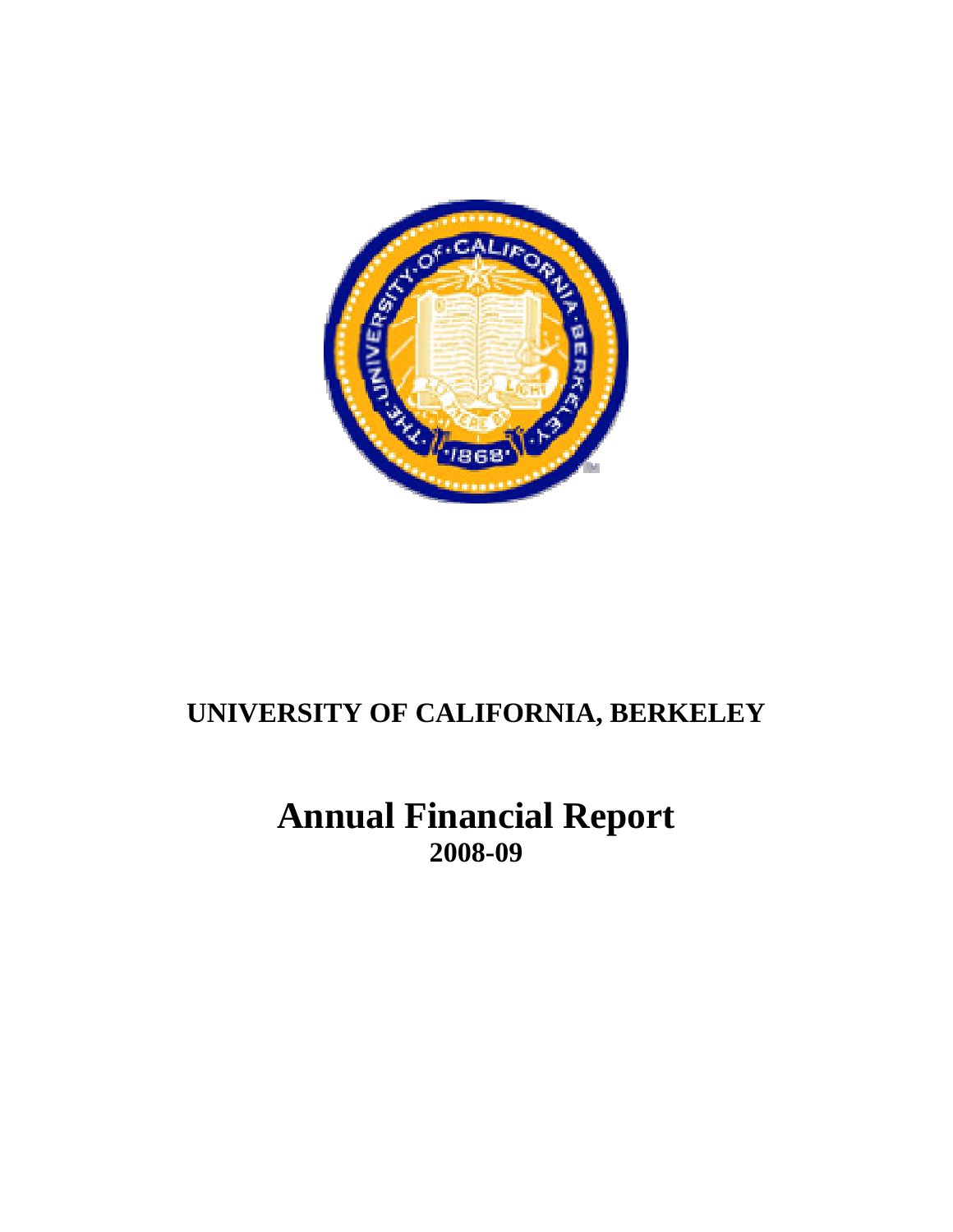# **TABLE OF CONTENTS**

| <b>Management's Discussion and Analysis</b>                                |    |
|----------------------------------------------------------------------------|----|
| <b>Financial Statements:</b>                                               |    |
| Statements of Net Assets at June 30, 2009 and 2008                         | 11 |
| <b>Statements of Revenues, Expenses and Changes in Net Assets</b>          |    |
| for the Years Ended June 30, 2009 and 2008                                 | 12 |
| <b>Statements of Cash Flows for the Years Ended June 30, 2009 and 2008</b> | 13 |
| <b>Notes to Financial Statements</b>                                       | 15 |
| <b>Campus and Financial Highlights</b>                                     | 29 |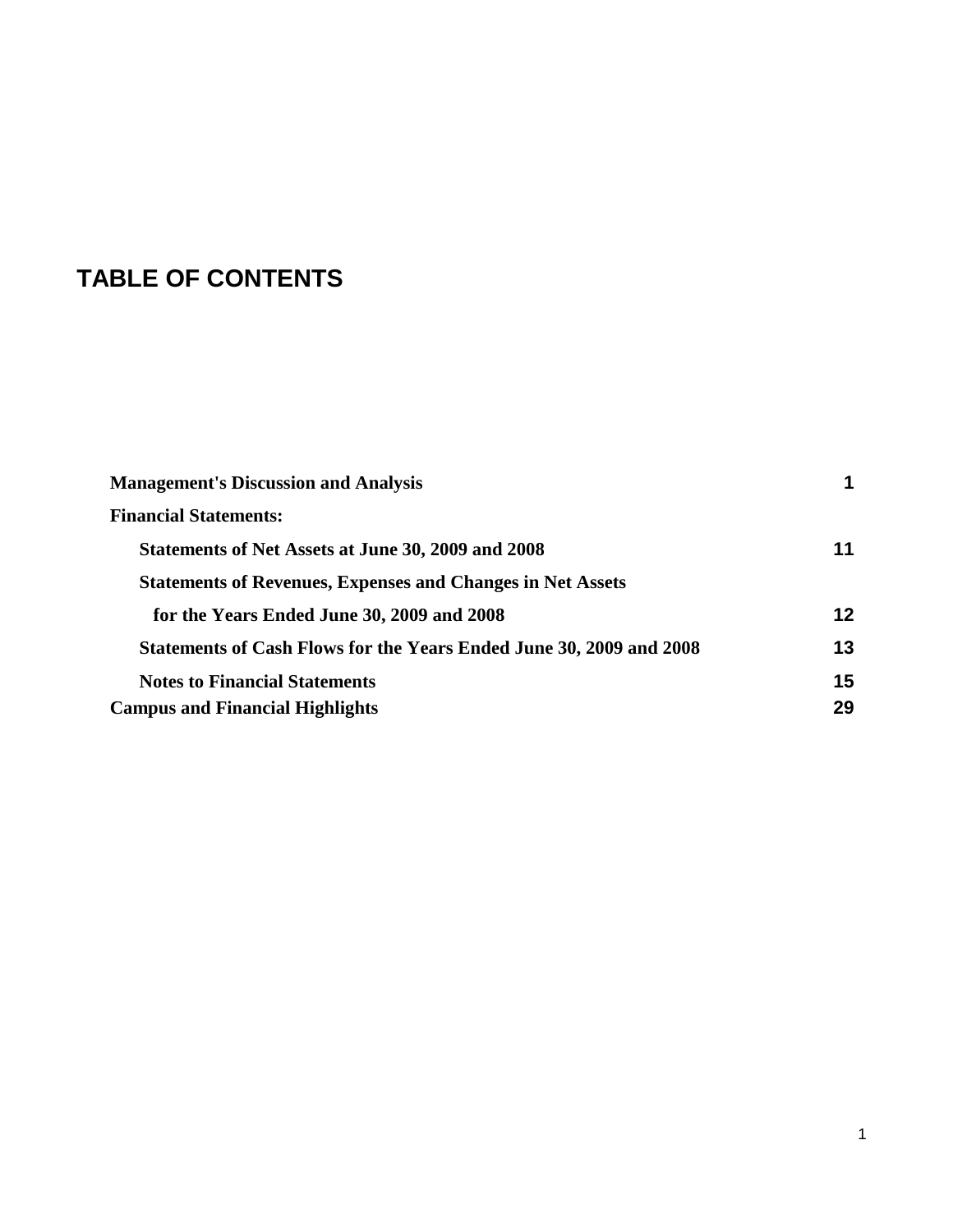The objective of Management's Discussion and Analysis (MDA) is to help readers of the University of California, Berkeley's financial statements better understand the financial position and operating activities for the fiscal year ended June 30, 2009, with selected comparative information for the year ended June 30, 2008. This discussion has been prepared by management and should be read in conjunction with the financial statements and notes to the financial statements. Unless otherwise indicated, years (2008, 2009) in this discussion refer to the fiscal year ended June 30.

The University of California, Berkeley's financial report communicates financial information for the University of California Berkeley campus (Berkeley) through three primary financial statements and notes to the financial statements. The three financial statements present the financial position, changes in the financial position and cash flows for Berkeley. The notes provide additional information that is essential to a full understanding of the financial statements.

The financial statements for the University of California, Berkeley Foundation are presented separately from Berkeley's and are not covered in this discussion and analysis.

#### **THE UNIVERSITY OF CALIFORNIA-BERKELEY**

Berkeley is the oldest of the ten campuses of the University of California (UC), a public, state-supported institution. It is dedicated to excellence in teaching, research, and public service. Berkeley offers undergraduate, graduate and professional education and is one of the world's leading research universities.

Berkeley's financial statements are prepared from the official UC records and accounts for the campus. These records and accounts are maintained in accordance with UC policies and relevant accounting principles generally accepted in the United States of America established by the Governmental Accounting Standards Board (GASB). Berkeley's financial statements have not been individually audited, but rather are audited as part of the UC financial statement audit. The audited, consolidated financial statements of UC are available at:

#### **[HTTP://WWW.UCOP.EDU/UCOPHOME/BUSFIN/REPORTS.HTML](http://www.ucop.edu/ucophome/busfin/reports.html)**.

GASB Statement No. 49, Accounting and Financial Reporting for Pollution Remediation Obligations, was adopted by Berkeley during the year ended June 30, 2009. Statement No. 49 establishes criteria to ascertain whether certain events result in a requirement for the campus to estimate the components of any expected pollution remediation costs and determine whether these costs should be accrued as a liability. The costs were estimated using the expected cash flow technique, which measures the liability as the sum of probability-weighted amounts in a range of possible estimated amounts. Previously, pollution remediation costs were accrued only if they were both probable of occurring and could be reasonably estimated. In accordance with Statement No. 49 retrospective application is required. Berkeley restated the 2008 financial statements to reflect the cumulative effect of the changes from the adoption of Statement No. 49. The adjustments were to recognize an additional \$8.5 million of operating expenses and to increase the pollution remediation liability to \$16.5 million as of June 30, 2008.

Berkeley adopted GASB Statement No. 45, Accounting and Financial Reporting by Employers for Postemployment Benefits Other Than Pensions during the year ended Jun 30, 2008. Statement No. 45 requires accrual-based measurement, recognition and disclosure of other postemployment benefits expense, such as retiree medical and dental costs, over the employees' years of service, along with the related liability. Berkeley recognized \$22.9 million of retiree health benefits cost in 2009 and \$20.4 million in 2008. The related obligation for retiree health benefits is recorded in UC's annual financial reports.

#### **BERKELEY'S FINANCIAL POSITION**

The statement of net assets presents the financial position at the end of each year. The difference between assets and liabilities is net assets, representing a measure of the current financial condition. Berkeley's statement of net assets displays all of the assets, liabilities, and net assets reflected in Berkeley's accounts. However, certain significant assets, liabilities, and net assets, such as system-wide investments, self-insurance liabilities, revenue bond debt, retirement benefit liabilities and endowment funds, are not reflected in Berkeley's campus-level accounts. Therefore, Berkeley's statement of net assets does not reflect a picture of the campus' financial position on a stand-alone basis but rather as a campus within the UC system. At June 30, 2009, Berkeley's assets were \$3.9 billion, liabilities were \$0.5 billion and net assets were nearly \$3.4 billion.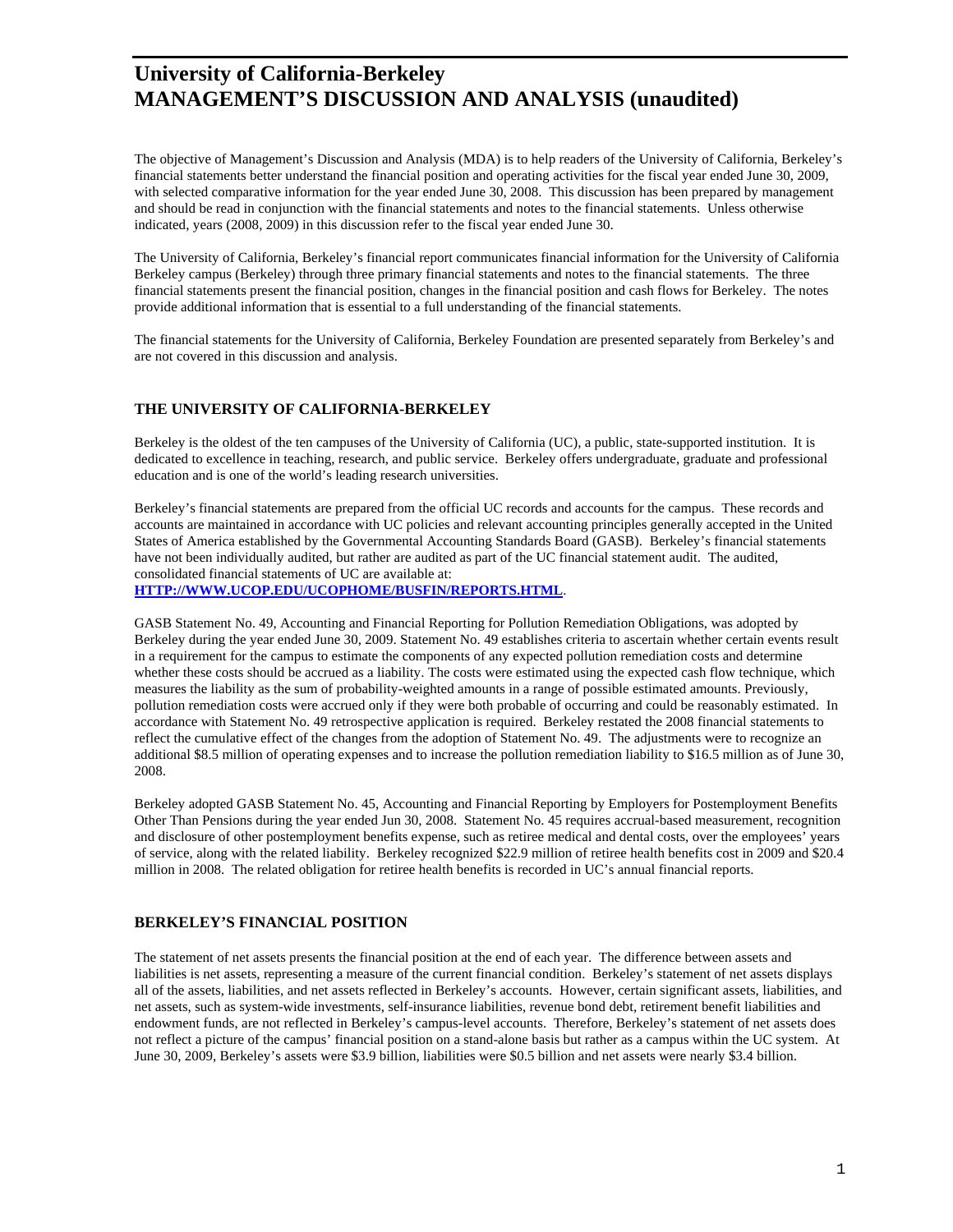The major components of Berkeley's assets, liabilities, and net assets, as of 2009 and 2008, are as follows (in thousands of dollars):

|                                                 | 2009        | 2008        | S<br><b>CHANGE</b> | <b>CHANGE</b><br>% |
|-------------------------------------------------|-------------|-------------|--------------------|--------------------|
| Assets                                          |             |             |                    |                    |
| Cash and cash equivalents                       | \$534,947   | \$977,279   | $(\$442,332)$      | (45%)              |
| <b>Investments</b>                              | 408,000     |             | 408,000            | N/A                |
| Investment held by trustees                     | 6.948       | 30,770      | (23, 822)          | (77%)              |
| Accounts receivable, net                        | 128.451     | 130,582     | (2,131)            | (2%)               |
| Capital assets, net                             | 2,726,862   | 2,491,439   | 235,423            | 9%                 |
| Other assets                                    | 89,319      | 94,550      | (5,231)            | (6%)               |
| Total assets                                    | 3,894,527   | 3,724,620   | 169,907            | 5%                 |
| Liabilities                                     |             |             |                    |                    |
| Accounts payable                                | 70.533      | 84.694      | (14, 161)          | (17%)              |
| Accrued salaries and benefits                   | 106,408     | 101,727     | 4,681              | 5%                 |
| Deferred revenue                                | 158,862     | 164,960     | (6,098)            | (4%)               |
| <b>Debt</b>                                     | 95.451      | 96.793      | (1,342)            | $(1\%)$            |
| Other liabilities                               | 105,208     | 103,682     | 1,526              | 1%                 |
| <b>Total liabilities</b>                        | 536,462     | 551,856     | (15,394)           | (3%)               |
| <b>Net Assets</b>                               |             |             |                    |                    |
| Invested in capital assets, net of related debt | 2,635,663   | 2.423.462   | 212,201            | 9%                 |
| Restricted expendable                           | 350,972     | 332,269     | 18,703             | 6%                 |
| Unrestricted                                    | 371,430     | 417,033     | (45, 603)          | $(11\%)$           |
| Total net assets                                | \$3,358,065 | \$3,172,764 | \$185,301          | 6%                 |

#### *Berkeley's Assets*

Berkeley's total assets grew \$169.9 million to \$3.9 billion at the end of 2009. Cash and cash equivalents decreased \$442.3 million, offset by the increase in investments of \$408.0 million. The net capital assets grew \$235.4 million, and investment held by trustees decreased \$23.8 million from 2008. Changes in other asset categories were relatively insignificant.

Berkeley's cash and cash equivalents are managed at the UC system-wide level. The significant change in the balances between 2009 and 2008, a decrease of \$442.3 million, was primarily attributable to Berkeley's allocation of \$408.0 million in an alternative investment pool, the Total Return Investment Pool (TRIP), in 2009. TRIP was designed and is managed by UC. TRIP allows Berkeley the opportunity to maximize the return on their long-term working capital by taking advantage of the economies of scale of investing in a large pool across a broad range of asset classes. TRIP is managed to a total return objective and is intended to supplement STIP. Investments authorized by The Regents for TRIP include a diversified portfolio of equity and fixed income securities.

Net capital assets – original cost less accumulated depreciation – increased from \$2.5 billion in 2008 to \$2.7 billion in 2009. Capital assets include land, infrastructure, buildings and improvements, equipment, libraries, collections and construction in progress. The required spending for capital assets continued to provide the facilities necessary to accommodate current and future academic, research, and student support needs. The original cost of all capital assets increased by \$345.3 million to \$4.7 billion in 2009. The increase consisted of capital additions of \$382.4 million, partially offset by \$37.1 million of the original cost of equipment and library materials and collections disposed of during the year. During 2009, capitalized costs included \$286.1 million for construction projects for new buildings or improvements to existing buildings, such as the Davis Hall North replacement project, the Clark Kerr building and landscape renewal project, and the Law School building renovation project; \$36.9 million for new equipment; \$34.0 million for libraries and collections; \$23.7 million for land; and \$1.7 million for infrastructure. About \$32.1 million of the disposed assets was for equipment that was fully depreciated or had reached the end of its useful life or was traded in for new equipment, while disposed library materials and collections totaled \$5.0 million.

Accumulated depreciation increased \$109.9 million to \$1.9 billion in 2009. Depreciation expense for the year was \$144.2 million, and the accumulated depreciation on assets sold or disposed of during the year was \$34.3 million. Disposals were primarily for equipment that was fully depreciated or had reached the end of its useful life.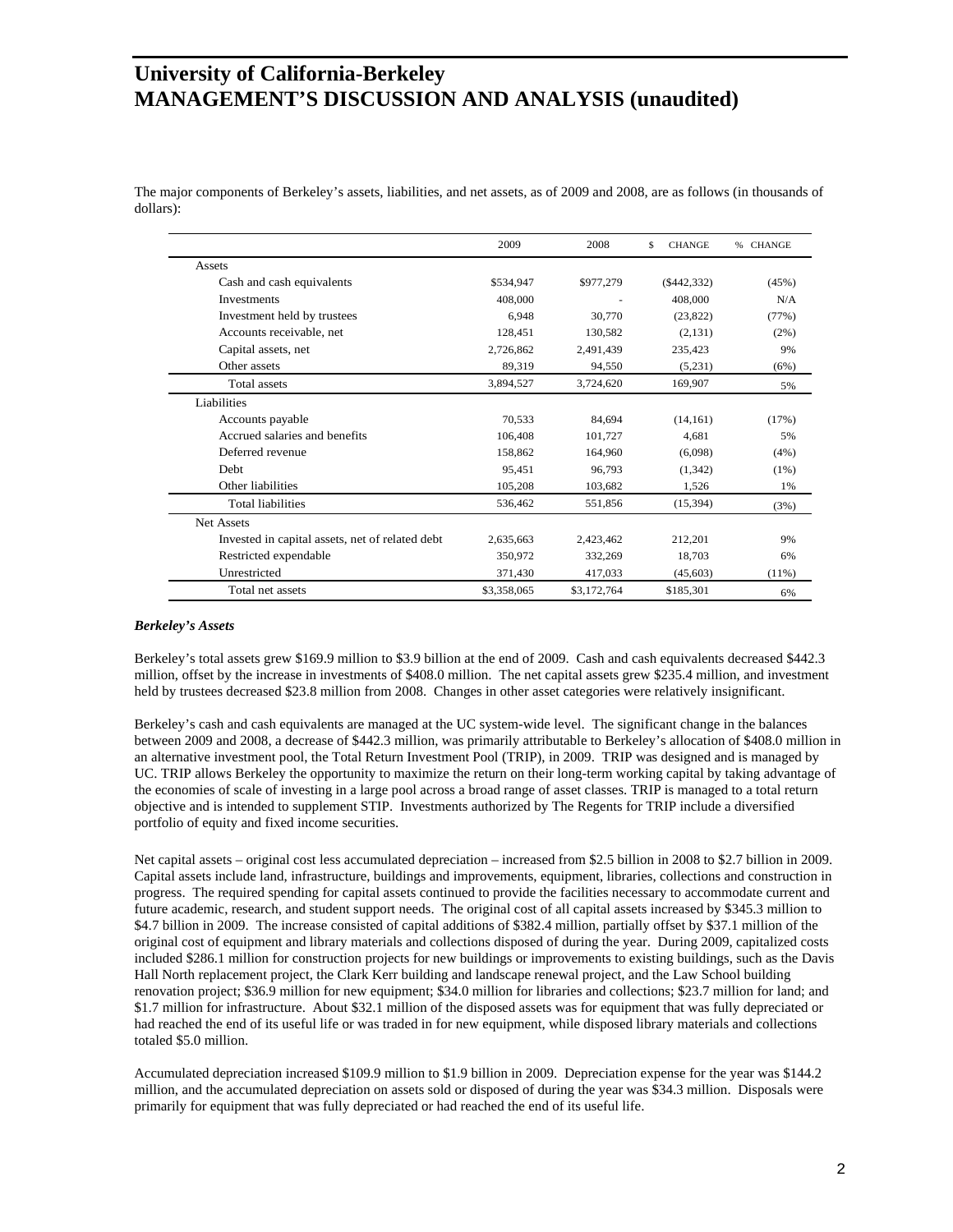Investments held by trustees for future capital projects decreased from \$30.8 million at 2008 to \$6.9 million at 2009. The state of California retained on deposit certain proceeds from the sale of lease-revenue bonds to be used for capital projects. During 2007, the State Public Works Board (SPWB) sold \$79.9 million in State of California Lease Revenue Bonds 2006 Series E to finance construction of Berkeley's Davis Hall North Replacement Building. This project was completed in 2009. Funds appropriated for the project were fully claimed in 2009, resulting in a significant decrease in investment held by trustees.

#### *Berkeley's Liabilities*

Berkeley's total liabilities decreased \$15.4 million to \$536.5 million in 2009.

Accounts payable decreased \$14.2 million to \$70.5 million in 2009. Fewer major active capital projects at the end of 2009 compared to the end of 2008 caused most of the decrease.

Accrued salaries and benefits at 2009 was \$106.4 million, a \$4.7 million, or 5%, increase from 2008.

Deferred revenue includes student tuition and fees and housing and dining fees billed in advance of an academic term and amounts received from grant and contract sponsors that have not been earned under the terms of the agreements. Deferred revenue fell from \$165.0 million in 2008 to \$158.9 million in 2009. \$20.2 million of deferred revenue as of 2008, pertaining to a major facility grant received from the California Institute for Regenerative Medicine for stem cell research facilities, was recognized as revenue in 2009. Offsetting this, payments received from conditional gifts or grants for which the conditions were not met added \$10.7 million of deferred revenue in 2009. Another \$3.4 million of the increase of deferred revenue was from advance payments on private contracts and grants and student fees for summer sessions and the fall 2009 semester.

Changes in debt and other liabilities were relatively insignificant.

#### *Berkeley's Net Assets*

Net assets represent the residual interest in Berkeley's assets after all liabilities are deducted. Berkeley's net assets at the end of 2009, totaling nearly \$3.4 billion, increased \$185.3 million, or 6%, during the year. Berkeley's net assets are reported in three major categories: invested in capital assets, restricted expendable, and unrestricted.

The portion of net assets invested in capital assets, net of accumulated depreciation, grew from \$2.4 billion in 2008 to \$2.6 billion in 2009. The increase of \$212.2 million, mostly in buildings and improvements, represents Berkeley's continuing investment in its physical facilities and accounted for the majority of Berkeley's overall increase in its net assets.

Restricted expendable net assets of \$350.9 million in 2009 increased \$18.7 million, or 6%, from 2008. These net assets are subject to externally imposed restrictions governing their use. They may be spent only in accordance with the external restrictions placed upon them and may include support received from gifts, appropriations, grants or contracts for specific programs or capital projects, or other third party receipts. The restricted funds for capital projects reflected a net increase of \$19.3 million in 2009. There was about \$150.6 million of increased funding in 2009, primarily from financing activities, gifts and state grants, for various capital projects, such as the Biomedical and Health Science Building, Clark Kerr Residence Hall renovation, and the Student Athlete High Performance Center. The increase of funding was offset by a \$131.3 million of transfers of completed capital projects, primarily the Davis Hall North Replacement Building, to buildings and other assets in invested in capital assets.

Under generally accepted accounting principles, net assets that are not subject to externally imposed restrictions governing their use must be classified as unrestricted for financial reporting purposes. Although Berkeley's unrestricted net assets of \$371.4 million at 2009 are not subject to externally imposed restrictions, these net assets are typically allocated for academic and research initiatives or programs, for capital purposes, or other purposes. The significant decrease of unrestricted funds in 2009 of \$45.6 million was primarily attributable to a \$67.6 million reduction in general funds from the State. This decrease was partially offset by \$22.0 million of increases in other funds, mostly associated with capital projects, in 2009.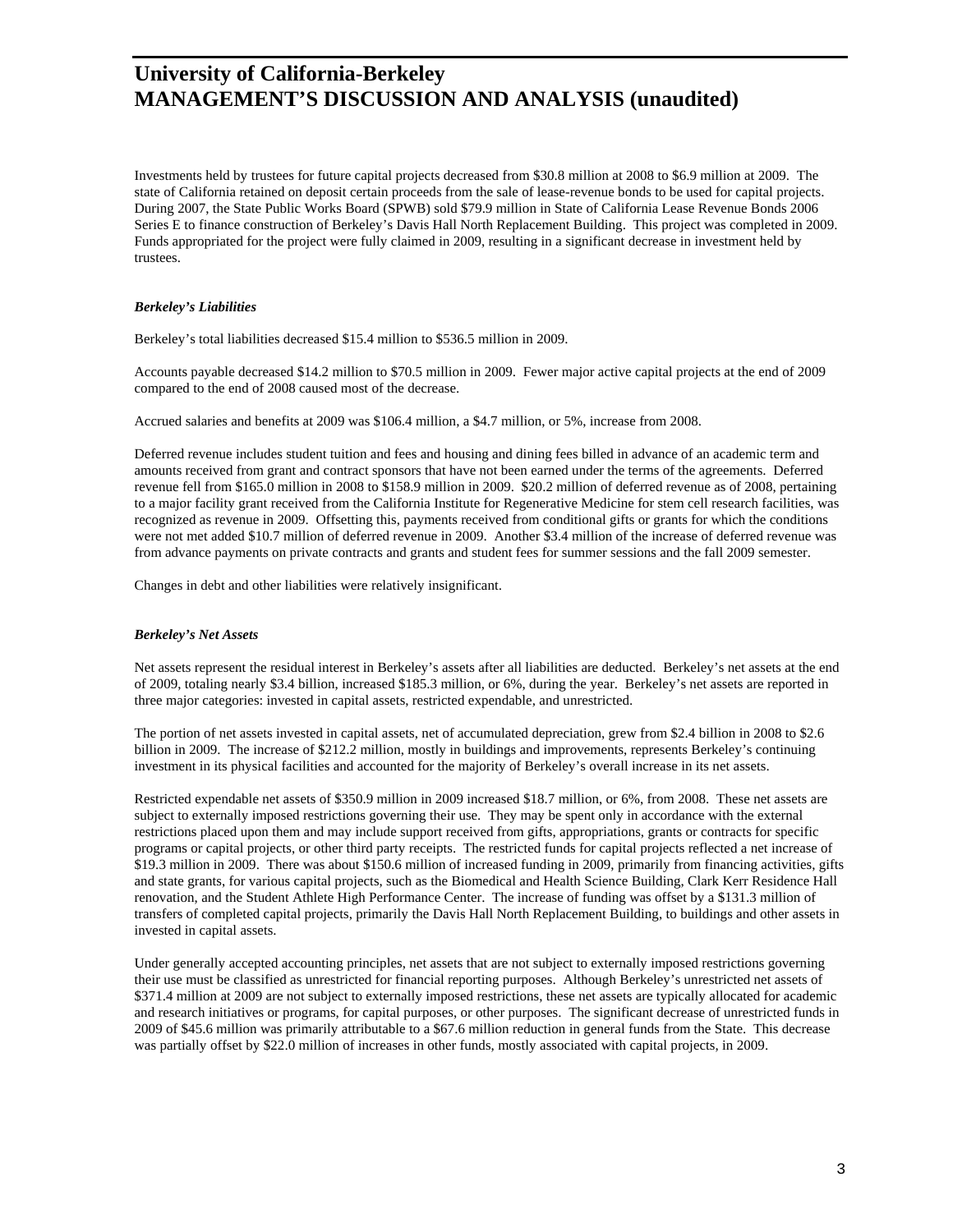#### **BERKELEY'S RESULTS OF OPERATIONS**

The statement of revenues, expenses and changes in net assets is a presentation of Berkeley's operating results for the year. It indicates whether the financial condition has improved or deteriorated. In accordance with GASB requirements, certain significant revenues relied upon and budgeted for fundamental operational support of the core instructional mission of Berkeley are mandated to be recorded as nonoperating revenues, including state educational appropriations and private gifts. Berkeley's statement of revenues, expenses, and changes in net assets includes interest and insurance costs associated with the systemwide liabilities omitted from Berkeley's statement of net assets.

A summarized comparison of the operating results for 2009 and 2008, arranged in a format that matches the revenue supporting the core activities of Berkeley with the expenses associated with core activities, is as follows (in thousands of dollars):

|                                                       | YEAR ENDED JUNE 30, 2009 |              |             | YEAR ENDED JUNE 30, 2008 |              |             | %         |        |
|-------------------------------------------------------|--------------------------|--------------|-------------|--------------------------|--------------|-------------|-----------|--------|
|                                                       | Operating                | Nonoperating | Total       | Operating                | Nonoperating | Total       | Change    | Change |
| <b>REVENUES</b>                                       |                          |              |             |                          |              |             |           |        |
| Student tuition and fees, net                         | \$362,099                |              | \$362,099   | \$331,220                |              | \$331,220   | \$30,879  | 9%     |
| State educational appropriations                      |                          | \$410,949    | 410,949     |                          | \$506,186    | 506,186     | (95, 237) | (19%)  |
| Grants and contracts, net                             | 609,845                  |              | 609,845     | 543,160                  |              | 543,160     | 66,685    | 12%    |
| Educational activities and auxiliary enterprises, net | 224,096                  |              | 224,096     | 220,597                  |              | 220,597     | 3,499     | 2%     |
| Private gifts, net                                    |                          | 143,368      | 143,368     |                          | 150,362      | 150,362     | (6,994)   | (5%)   |
| Other revenues                                        | 20,510                   | 37,762       | 58,272      | 18,463                   | 19,059       | 37,522      | 20,750    | 55%    |
| Revenues supporting core activities                   | 1,216,550                | 592,079      | 1,808,629   | 1,113,440                | 675,607      | 1,789,047   | 19,582    | 1%     |
| <b>EXPENSES</b>                                       |                          |              |             |                          |              |             |           |        |
| Salaries and benefits                                 | 1,193,475                |              | 1,193,475   | 1,136,462                |              | 1,136,462   | 57,013    | 5%     |
| Scholarships and fellowships                          | 77,275                   |              | 77,275      | 75,736                   |              | 75,736      | 1,539     | 2%     |
| <b>Utilities</b>                                      | 42,447                   |              | 42,447      | 35,927                   |              | 35,927      | 6,520     | 18%    |
| Supplies and materials                                | 138,976                  |              | 138,976     | 133,494                  |              | 133,494     | 5,482     | 4%     |
| Depreciation and amortization                         | 144,210                  |              | 144,210     | 132,408                  |              | 132,408     | 11,802    | 9%     |
| Other expenses                                        | 292,071                  | 2,092        | 294,163     | 296,360                  | 2,361        | 298,721     | (4, 558)  | (2%)   |
| Expenses associated with core activities              | 1,888,454                | 2,092        | 1,890,546   | 1,810,387                | 2,361        | 1,812,748   | 77,798    | 4%     |
| Income (loss) from core activities                    | (\$671,904)              | \$589,987    | (81, 917)   | ( \$696, 947)            | \$673,246    | (23, 701)   | (58, 216) | N/A    |
| OTHER NONOPERATING ACTIVITIES                         |                          |              |             |                          |              |             |           |        |
| Loss on disposal of capital assets, net of proceeds   |                          |              | (2, 238)    |                          |              | (4,650)     | 2,412     | N/A    |
| Income (loss) before other changes in net assets      |                          |              | (84, 155)   |                          |              | (28, 351)   | (55, 804) | N/A    |
| OTHER CHANGES IN NET ASSETS                           |                          |              |             |                          |              |             |           |        |
| State capital appropriations                          |                          |              | 8,959       |                          |              | 20,243      | (11, 284) | (56%)  |
| Capital gifts and grants, net                         |                          |              | 36,598      |                          |              | 68,887      | (32, 289) | N/A    |
| Intercampus transfers                                 |                          |              | 223,899     |                          |              | 125,842     | 98,057    | N/A    |
| Increase in net assets                                |                          |              | 185,301     |                          |              | 186,621     | (1, 320)  | (1%)   |
| <b>NET ASSETS</b>                                     |                          |              |             |                          |              |             |           |        |
| Beginning of year                                     |                          |              | 3,172,764   |                          |              | 2,986,143   | 186.621   | 6%     |
| End of year                                           |                          |              | \$3,358,065 |                          |              | \$3,172,764 | \$185,301 | 6%     |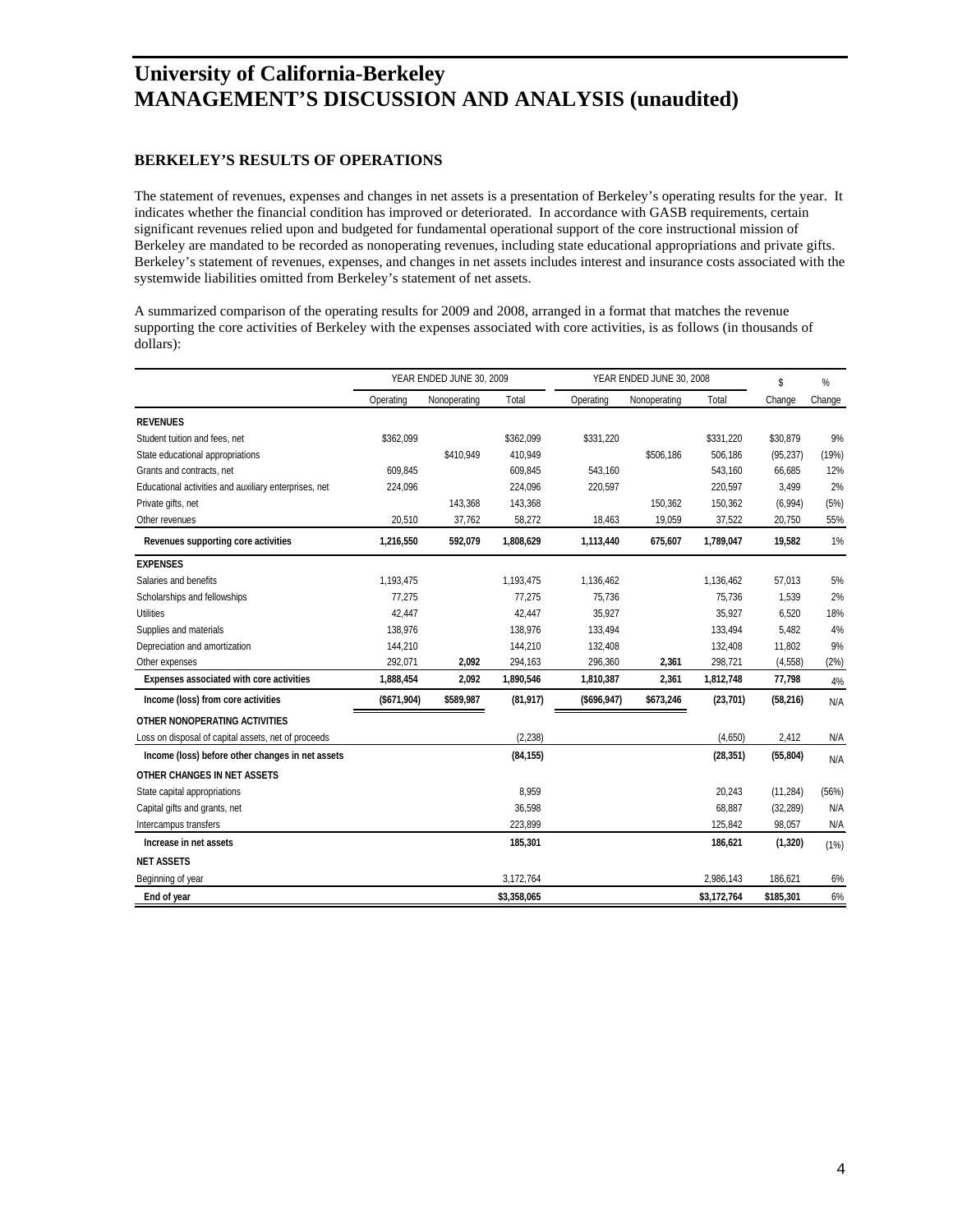Categories of both operating and nonoperating revenues that support Berkeley's core activities in 2009 are as follows (in thousands of dollars):



 Revenues to support Berkeley's core activities, including those classified as nonoperating revenues, were \$1.8 billion in 2009. These diversified sources of revenue increased in 2009 by \$19.6 million. State of California educational appropriations, in conjunction with student tuition and fees, are the core components that support the instructional mission of Berkeley. Grants and contracts provide opportunities for undergraduate and graduate students to participate in basic research alongside some of the most prominent researchers in the country. Gifts to Berkeley allow crucial flexibility to faculty for support of their fundamental activities or new academic initiatives. Other significant revenues are from educational activities and auxiliary enterprises such as student housing, food service operations and parking. The percentage of State educational appropriations of the total revenue of Berkeley's core activities went down from 28% in 2008 to 23% in 2009, while the percentage of student tuition and fees of the total revenues increased less than 2%. Grants and contracts share of the total revenues increased from 30% in 2008 to 34% in 2009. The percentage of other categories of revenues of the total revenue remained approximately the same as in 2008.



*Student tuition and fees* revenue, net of scholarship allowances, grew by \$30.9 million in 2009 to \$362.1 million. The gross student tuition and fees increased \$40.3 million, or 9%, in 2009, primarily attributable to a 7% increase in the educational fee charged to most students, a 5% increase in non-resident tuition for undergraduate students, and rate increases for professional degree fees, registration fees and summer sessions fees. The enrollment for undergraduate students grew nearly 2% while the enrollment for graduate students dropped less than 1% in 2009. All fees were offset by an increase in scholarship allowances of \$9.4 million. Consistent with past practices, a significant percentage of the revenue generated from tuition and fees was used for financial aid to mitigate the impact on students with financial need.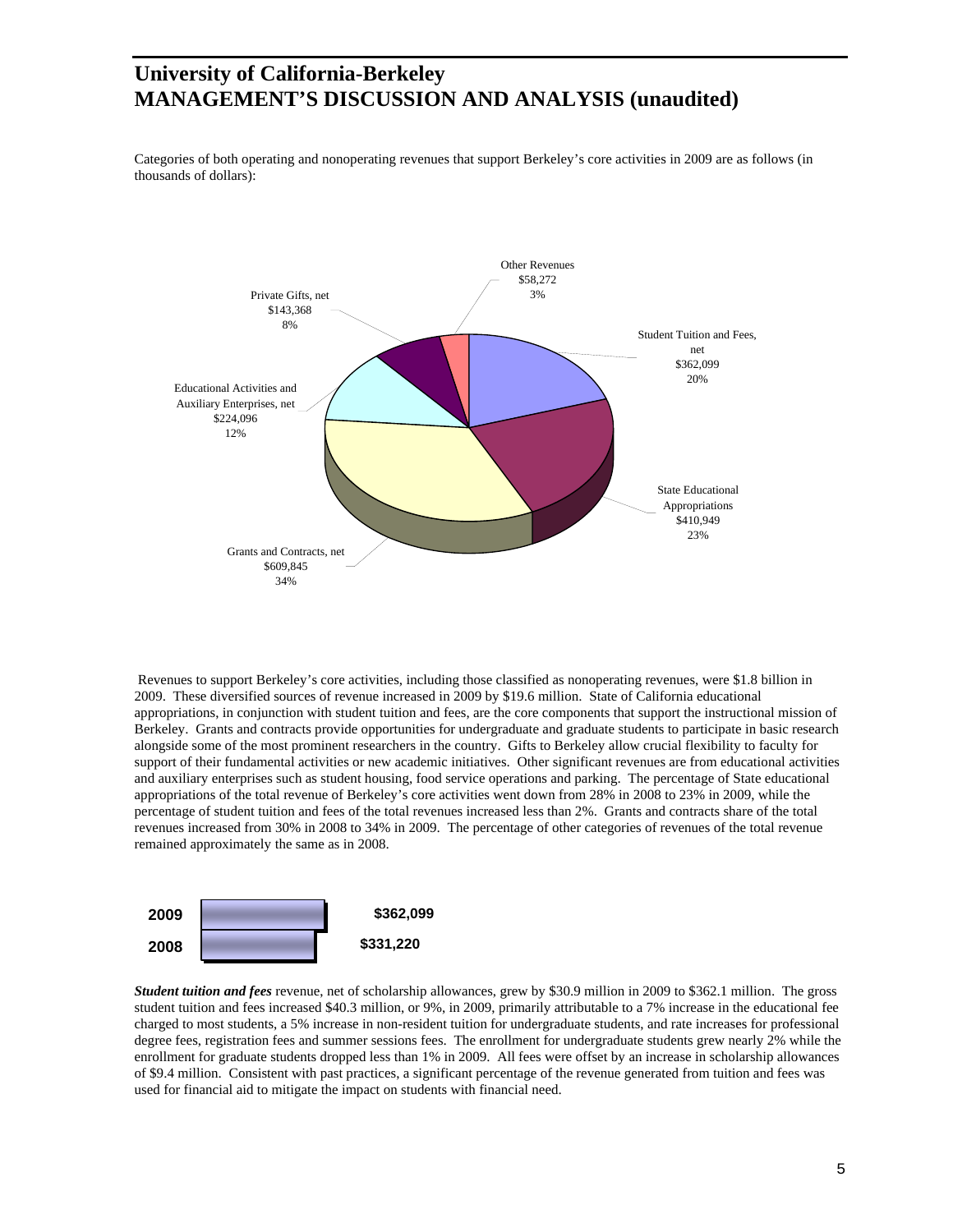

*Educational appropriations* from the state of California that were allocated to Berkeley from the Office of the President of the University of California decreased \$95.2 million, or 19%, to \$410.9 million in 2009. The decrease reflected the State of California's significantly decreased funding to UC, a direct result of the particularly weak economic condition in California.



*Grants and contracts* revenue from federal, state, private and local government, including facilities and administration cost recovery, increased \$66.7 million, or 12%, to \$609.8 million in 2009. Federal and local government contracts and grants increased \$23.8 million in 2009 from various agencies, including National Aeronautics and Space Administration (NASA), National Science Foundation (NSF), Department of Education, Department of Defense, Department of Transportation, and various local government agencies. However, the bulk of the increase, about \$40.9 million, was from private contracts and grants, including a \$17.0 million increase from British Petroleum (BP) for the Energy Biosciences Institute (EBI). The remaining increases were from various foundations, corporations and universities.



Revenue from *educational activities and auxiliary enterprises* increased \$3.5 million, or 2%, from 2008. The modest increase was mainly associated with analytical and testing services and student residence fees.



*Private gifts*, mainly restricted as to use, decreased nearly \$7.0 million, or 5%, from 2008 as the economy constricted. Gifts may be made to Berkeley through UC or the Foundation. In addition to private gifts for operating purposes, gifts are also received for capital purposes - recorded as capital gifts and grants - and for permanent endowments. The latter are recorded on UC's books.



*Other revenues* for 2009 of \$58.3 million, including \$19.4 million of state financing appropriations, \$18.4 million of investment income and \$20.5 million of other operating revenue, increased \$20.8 million from 2008. The state of California financing appropriation, which increased slightly in 2009, is directly related to the required rental payments under leasepurchase agreements with the state of California and deferred maintenance projects. The \$18.4 million of investment income was mainly from the newly established TRIP. Another \$2.0 million of increase in other operating revenues was due to increased rental income from recently acquired properties.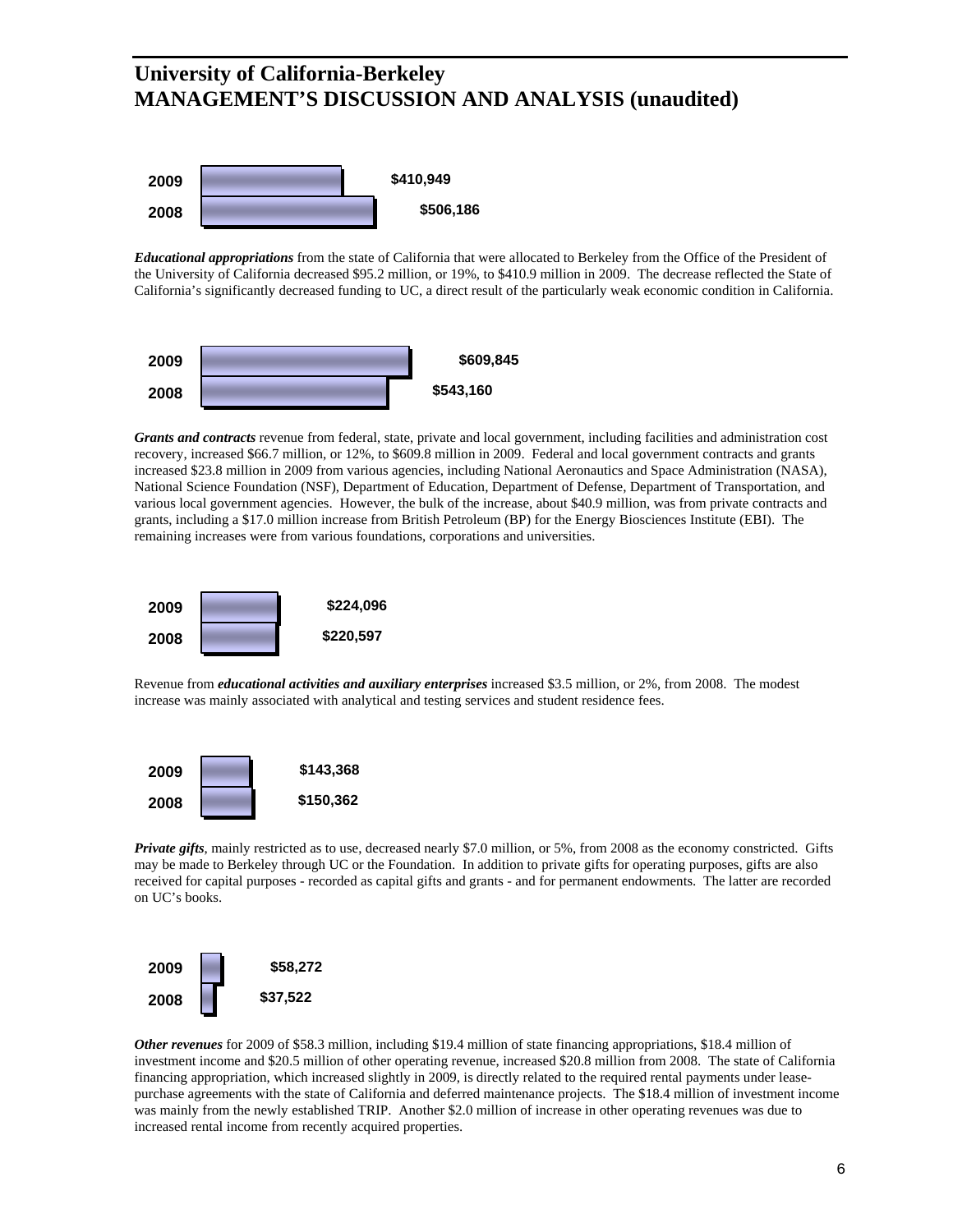

Categories of expenses related to Berkeley's core activities in 2009 are as follows (in thousands of dollars):

Similar to its revenues to support core activities, Berkeley's expenses associated with core activities for 2009, including those classified as nonoperating expense, totaled nearly \$1.9 billion. Berkeley's expenses associated with core activities increased \$77.8 million, or 4%, from 2008. About 63% of Berkeley's core expenses in 2009 were related to salaries and benefits, the same as in 2008. The percentage of the other expense categories of Berkeley's total expenses related to core activities remained approximately the same as in 2008.



*Salaries and benefits* of \$1,193.5 million in 2009 (\$973.0 million of salaries and wages and \$220.5 million of benefits) grew by \$57.0 million, an increase of 5%. There were 14,500 full time equivalent employees at Berkeley at 2009, approximately the same as at 2008. Combined salaries and wages for both academic and administrative staff increased \$40.8 million, or 4%, from 2008. Salary increases were primarily associated with academic and research programs. As a result of reductions in state educational appropriations, generally there were no salary increases for staff in 2009. Total benefit costs increased \$16.2 million, or 8%. Health insurance costs continued to grow and increased nearly \$10.7 million, or 13%, from 2008. All other benefit costs, including employer taxes, graduate student fee remission, and dental insurance, also increased.



*Scholarships and fellowships*, representing payments of financial aid made directly to students and reported as an operating expense, totaled \$77.3 million in 2009, a nearly \$1.6 million, or 2%, increase over 2008. Scholarship allowances, also a form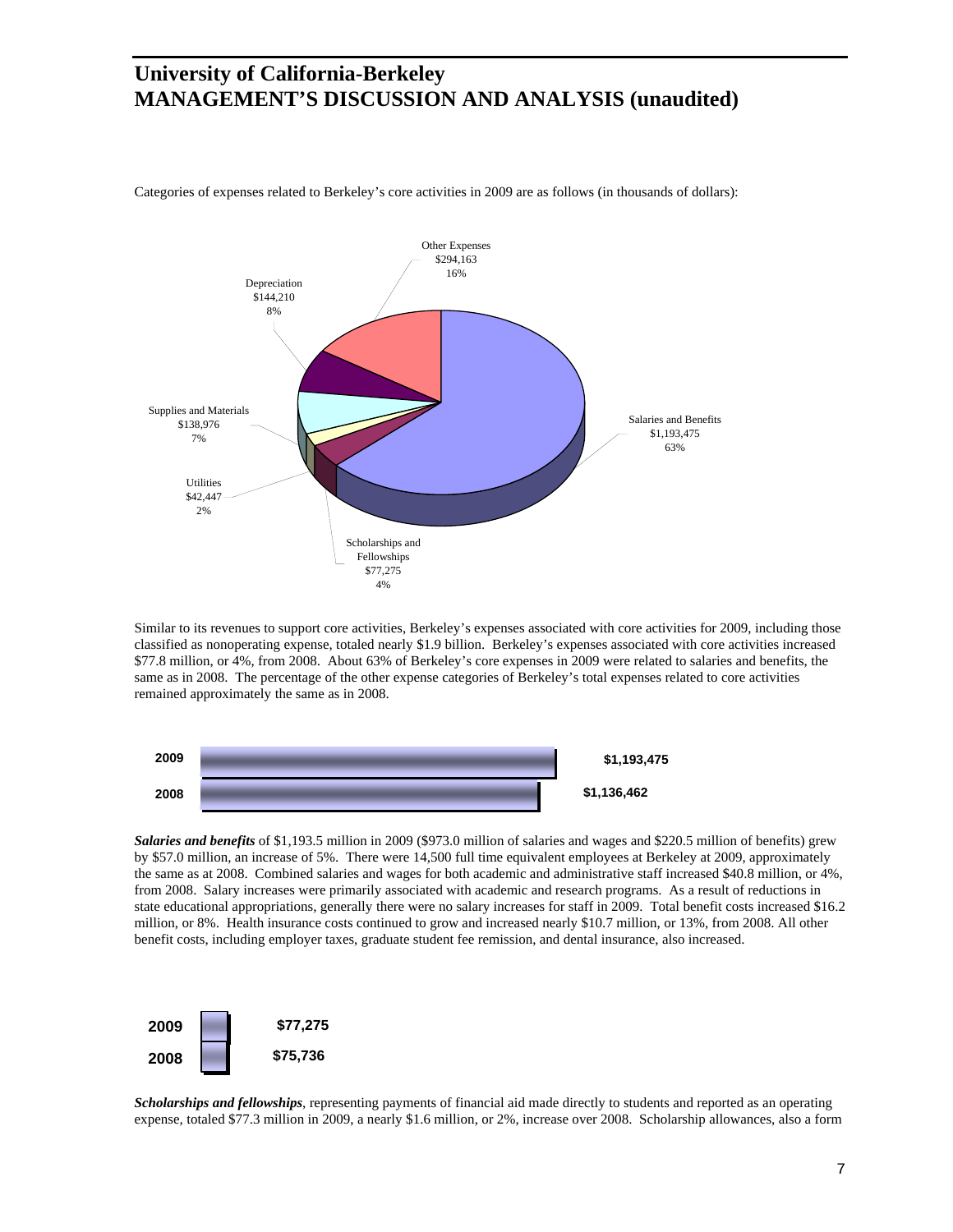of scholarship and fellowship cost, increased \$10.1 million to \$152.5 million in 2009. Scholarship allowances are reported as an offset to revenue, not as an operating expense. On a combined basis, as Berkeley continues its commitment to provide financial support for needy students, financial aid in all forms grew from \$218.2 million in 2008 to \$229.8 million in 2009, an increase of \$11.6 million, or over 5%.



*Utility* costs – consisting of natural gas, electricity, water and sewer, and utility services – showed an 18% increase from the prior year to \$42.4 million in 2009. Most of the increase was due to higher rates and usage for natural gas, oil and electricity.



*Supplies and materials* costs of nearly \$139.0 million in 2009 increased \$5.5 million, or 4%, from 2008, mainly attributable to laboratory instruments and supplies, as many research units on campus showed continued research activity growth in 2009.



*Depreciation* expense increased \$11.8 million to \$144.2 million in 2009, reflecting the increase in capital assets.



*Other expenses* consist of a variety of expense categories, including travel, rent, insurance, legal settlements and repairs and maintenance, plus any gain or loss on disposals of capital assets and nonoperating expenses. These expenses decreased \$4.6 million, or nearly 2%, to \$294.2 million in 2009.

In accordance with the GASB's reporting standards, operating losses were \$671.9 million. However, these operating losses were substantially offset by \$590.0 million of net revenue and expenses that are required by the GASB to be classified as nonoperating, but clearly support operating activities. Therefore, revenue to support core activities was \$81.9 million less than the associated expenses in 2009. In 2008, there was a net loss of \$23.7 million from core activities. Net losses from core activities are generally funded by net income carry forwards from previous years and transfers from UC, such as endowment income and Short-Term Investment Pool earnings.

#### *Other Nonoperating Activities*

Berkeley recorded a \$2.2 million loss on disposals of capital assets in 2009, primarily from library material and collections that were disposed of during the year. A \$4.7 million loss in 2008 was mainly attributable to a building demolition and disposal of equipment.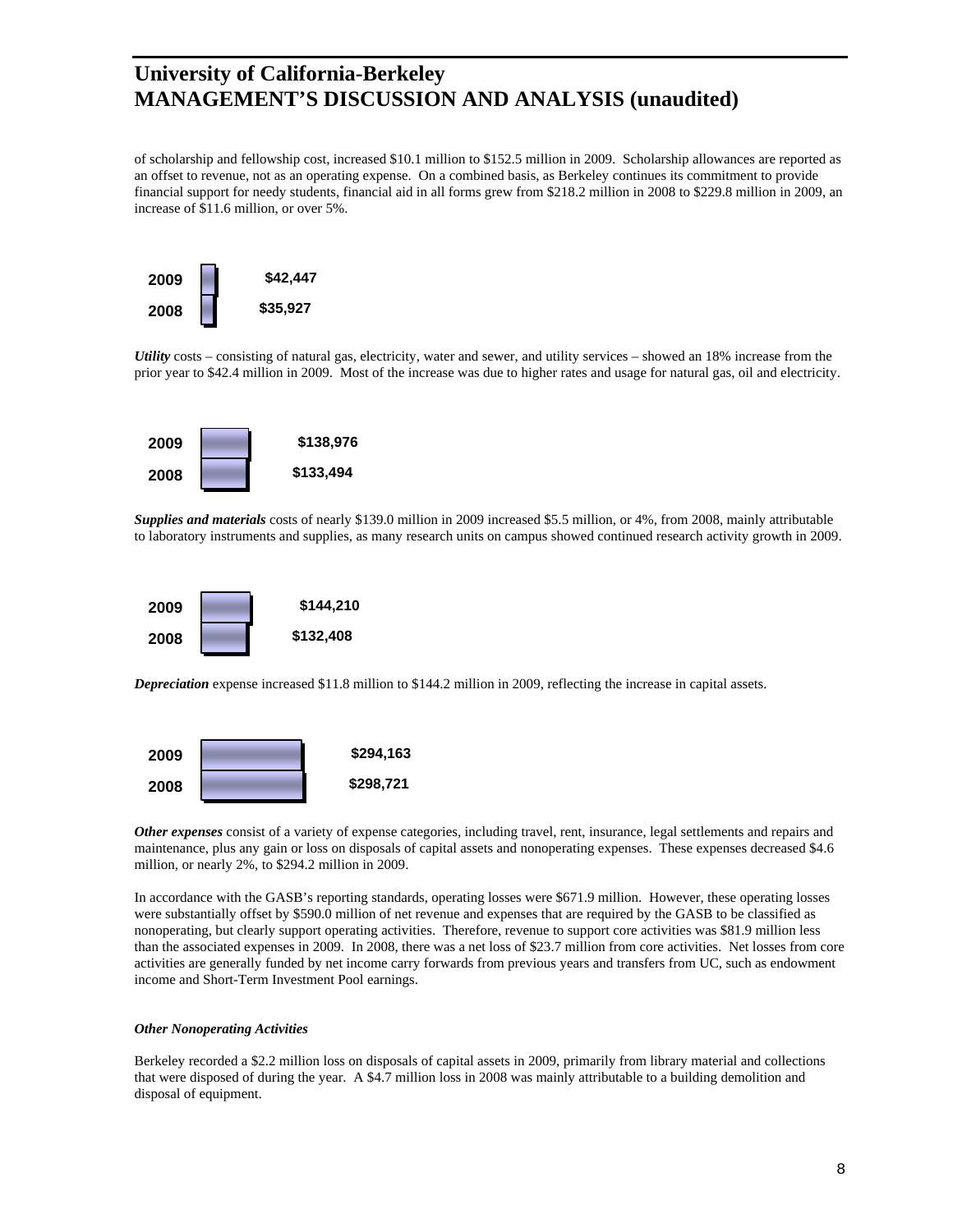#### *Other Changes in Net Assets*

Similar to other nonoperating activities discussed above, other changes in net assets are generally not available to be used to support Berkeley's operating expenses in the current year.

State capital appropriations and capital gifts and grants may only be used for the purchase or construction of the specified capital asset. State capital appropriations decreased \$11.3 million in 2009, mainly due to the completion of the building seismic improvement project at the Doe Library.

Capital gifts and grants totaled \$36.6 million in 2009, decreasing \$32.3 million from 2008. About \$50.0 million of decrease in capital gifts was directly attributable to the significant amount of capital gifts received in 2008 for capital projects under the Health Sciences Initiatives. Conversely, a \$20.0 million increase in state capital grants in 2009 was due to a grant for the Biomedical and Health Science Building.

Transfers of funds, primarily between Berkeley and UC's Office of the President, were a \$223.9 million addition to Berkeley's net assets in 2009, compared to a \$125.8 million addition in 2008, an increase of \$98.1 million. \$103.6 million of the increase was net transfers of funding for various capital projects and debt service payments associated with capital projects. Transfers related to core activities, such as endowment income and STIP earnings, indirect cost recoveries and allocations of indirect cost funds from the prior year's recovery, and transfers between campuses for related projects, totaled a \$5.5 million net decrease in 2009.

#### **BERKELEY'S CASH FLOWS**

The statement of cash flows presents the significant sources and uses of cash (composed of cash in demand deposit accounts and Berkeley's cash equivalents).

|                                                           | 2009        | 2008        | Change         |
|-----------------------------------------------------------|-------------|-------------|----------------|
| Cash received from operations                             | \$1,214,274 | \$1,125,871 | \$88,403       |
| Cash payments for operations                              | (1,737,774) | (1,605,676) | (132,098)      |
| Net cash used by operating activities                     | (523,500)   | (479, 805)  | (43,695)       |
| Net cash provided by noncapital financing activities      | 553.855     | 654.536     | (100, 681)     |
| Net cash used by capital and related financing activities | (306, 959)  | (169, 858)  | (137, 101)     |
| Net cash used by investing activities                     | (389,627)   |             | (389, 627)     |
| Net cash provided by transfers, net                       | 223.899     | 125,842     | 98,057         |
| Net increase in cash                                      | (442, 332)  | 130.715     | (573, 047)     |
| Cash and cash equivalents, beginning of the year          | 977,279     | 846,564     | 130,715        |
| Cash and cash equivalents, end of the year                | \$534,947   | \$977.279   | $($ \$442,332) |

A summary comparison of cash flows for 2009 and 2008 is as follows (in thousands of dollars):

Berkeley's cash and cash equivalents decreased \$442.3 million from \$977.3 million in 2008 to \$534.9 million in 2009. Nearly \$523.5 million of cash was used for operating activities in 2009, offset by \$553.9 million provided by noncapital financing activities, resulting in \$30.4 million of cash before capital financing, investing or transfer activities. Noncapital financing activities, as defined by the GASB, include state educational appropriations and gifts received for other than capital purposes that are used to support operating activities.

Cash of \$307.0 million and \$169.9 million was used in 2009 and 2008, respectively, for capital and related financing activities, primarily for purchases of capital assets and principal and interest payments, partially offset by sources that include state and federal capital appropriations, gifts for capital purposes and new external financing. During 2009, the net of purchases of capital assets and debt service payments was greater than those in 2008 by \$12.4 million, while appropriations, grants, gifts and proceeds from debt and capital asset sales decreased \$124.7 million from 2008.

Cash of \$389.6 million used by investing activities in 2009 was basically the \$408.0 million of investments that was allocated to the new, longer-term Total Return Investment Pool (TRIP), offset by \$18.4 million of investment income primarily earned from TRIP.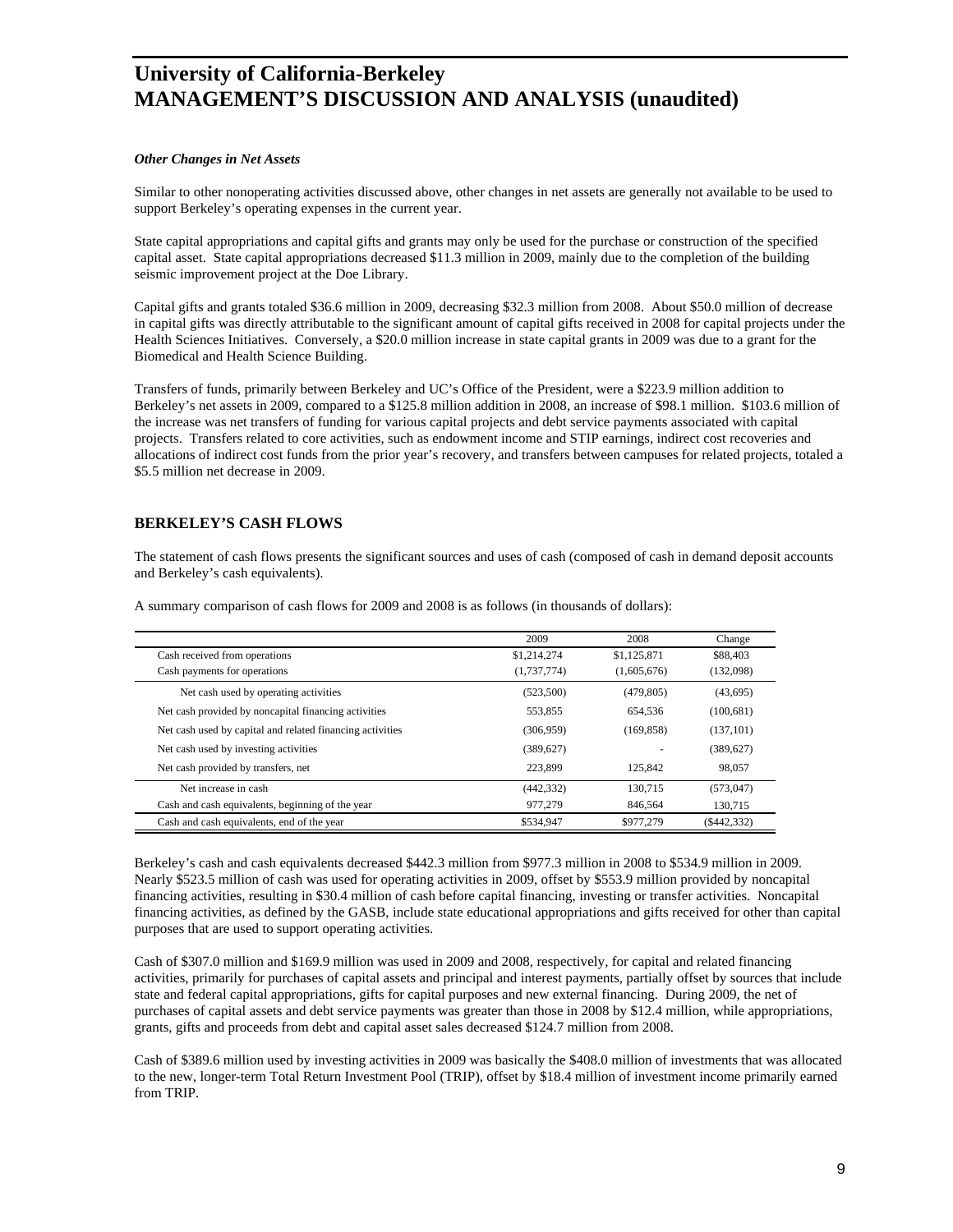Cash from transfers between Berkeley and UC's Office of the President or other campuses totaled a net \$223.9 million addition to Berkeley's net assets in 2009, compared to a \$125.8 million addition in 2008. Funds that were received at Berkeley, primarily transfers from the Office of the President, included capital project funding, endowment income, earnings from the short-term investment pool (STIP) and other operating funding. Funds that were transferred from Berkeley to the Office of the President included recovered indirect costs and Berkeley's share of debt service payments. The bulk of the increased transfers of funding in 2009 were for financing capital projects.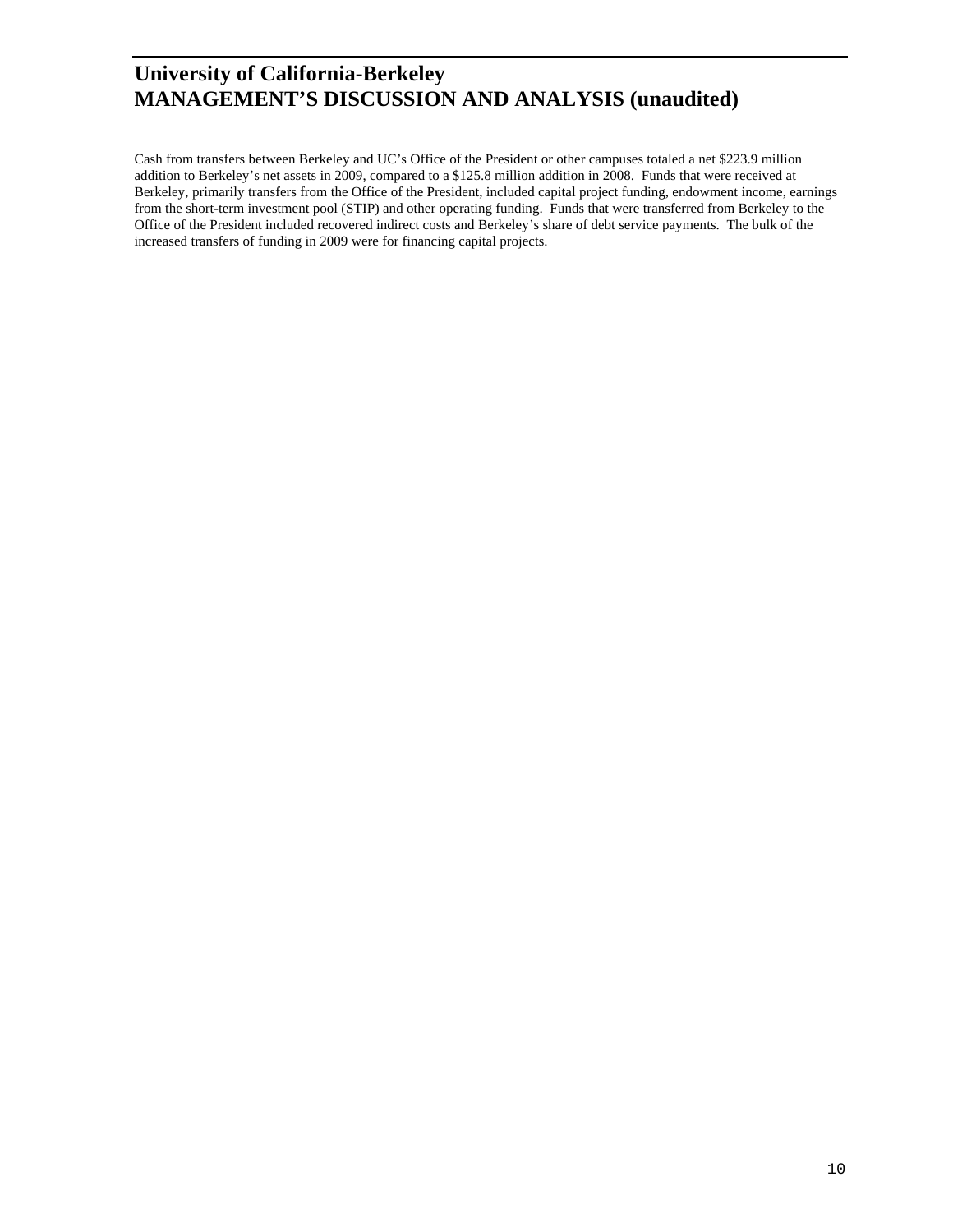### **STATEMENTS OF NET ASSETS** (unaudited)

AT JUNE 30, 2009 AND 2008 (IN THOUSANDS OF DOLLARS)

|                                                                 | 2009        | 2008        |
|-----------------------------------------------------------------|-------------|-------------|
| <b>ASSETS</b>                                                   |             |             |
| Cash and cash equivalents (Note 1)                              | \$534,947   | \$977,279   |
| Investments held by trustees (Note 3)                           | 1,851       | 1,108       |
| Accounts receivable, net (Note 4)                               | 128,451     | 130,582     |
| Pledges receivable, net (Note 5)                                | 27,711      | 31,847      |
| Current portion of notes and mortgages receivable, net (Note 6) | 5,031       | 5,912       |
| Inventories                                                     | 5,525       | 5,045       |
| Other current assets                                            | 2,314       | 2,075       |
| <b>Current assets</b>                                           | 705,830     | 1,153,848   |
| Investments held by the Office of the President (Note 2)        | 408,000     |             |
| Investments held by trustees (Note 3)                           | 5,097       | 29,662      |
| Pledges receivable, net (Note 5)                                | 21,206      | 23,953      |
| Notes and mortgages receivables, net (Note 6)                   | 26,487      | 24,583      |
| Capital assets, net (Note 7)                                    | 2,726,862   | 2,491,439   |
| Other noncurrent assets                                         | 1,045       | 1,135       |
| <b>Noncurrent assets</b>                                        | 3,188,697   | 2,570,772   |
| <b>Total assets</b>                                             | 3,894,527   | 3,724,620   |
| <b>LIABILITIES</b>                                              |             |             |
| Accounts payable                                                | 70,533      | 84,694      |
| Accrued salaries and benefits                                   | 106,408     | 101,727     |
| Deferred revenue                                                | 158,862     | 164,960     |
| Current portion of long-term debt (Note 8)                      | 13,750      | 2,800       |
| Other current liabilities (Note 9)                              | 62,004      | 57,562      |
| <b>Current liabilities</b>                                      | 411,557     | 411,743     |
| Federal refundable loans                                        | 23,101      | 22,769      |
| Long-term debt (Note 8)                                         | 81,701      | 93,993      |
| Other noncurrent liabilities (Note 9)                           | 20,103      | 23,351      |
| <b>Noncurrent liabilities</b>                                   | 124,905     | 140,113     |
| <b>Total liabilities</b>                                        | 536,462     | 551,856     |
| <b>NET ASSETS</b>                                               |             |             |
| Invested in capital assets                                      | 2,635,663   | 2,423,462   |
| Restricted expendable                                           | 350,972     | 332,269     |
| Unrestricted                                                    | 371,430     | 417,033     |
| <b>Total net assets</b>                                         | \$3,358,065 | \$3,172,764 |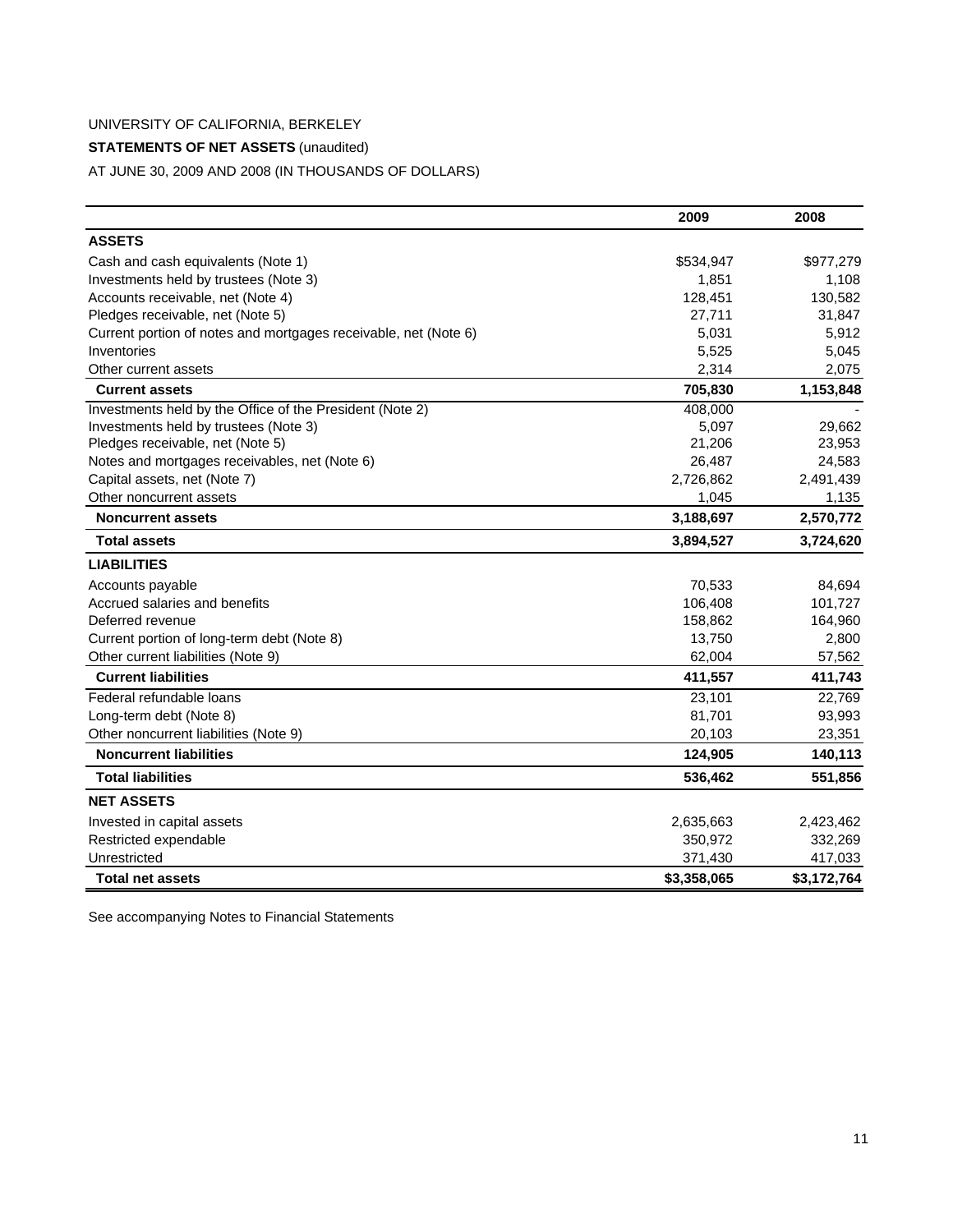### **STATEMENTS OF REVENUES, EXPENSES AND CHANGES IN NET ASSETS (unaudited)**

YEARS ENDED JUNE 30, 2009 AND 2008 (IN THOUSANDS OF DOLLARS)

|                                            | 2009        | 2008        |
|--------------------------------------------|-------------|-------------|
| <b>OPERATING REVENUES</b>                  |             |             |
| Student tuition and fees, net              | \$362,099   | \$331,220   |
| Grants and contracts, net:                 |             |             |
| Federal                                    | 347,605     | 328,760     |
| <b>State</b>                               | 77,195      | 75,262      |
| Private                                    | 174,103     | 133,230     |
| Local                                      | 10,942      | 5,908       |
| Educational activities, net                | 75,061      | 72,883      |
| Auxiliary enterprises, net                 | 149,035     | 147,714     |
| Other operating revenues, net              | 20,510      | 18,463      |
| <b>Total operating revenues</b>            | 1,216,550   | 1,113,440   |
| <b>OPERATING EXPENSES</b>                  |             |             |
| Salaries and wages                         | 973,011     | 932,217     |
| <b>Benefits</b>                            | 220,464     | 204,245     |
| Scholarships and fellowships               | 77,275      | 75,736      |
| <b>Utilities</b>                           | 42,447      | 35,927      |
| Supplies and materials                     | 138,976     | 133,494     |
| Depreciation and amortization (Note 7)     | 144,210     | 132,408     |
| Other operating expenses                   | 292,071     | 296,360     |
| <b>Total operating expenses</b>            | 1,888,454   | 1,810,387   |
| <b>Operating loss</b>                      | (671, 904)  | (696, 947)  |
| <b>NONOPERATING REVENUES (EXPENSES)</b>    |             |             |
| State educational appropriations           | 410,949     | 506,186     |
| State financing appropriations             | 19,389      | 19,059      |
| Private gifts, net                         | 143,368     | 150,362     |
| Loss on disposal of capital assets         | (2, 238)    | (4,650)     |
| TRIP investment income (Note 2)            | 18,329      |             |
| Other nonoperating revenues (expenses)     | (2,048)     | (2, 361)    |
| <b>Net nonoperating revenues</b>           | 587,749     | 668,596     |
| Loss before other changes in net assets    | (84, 155)   | (28, 351)   |
| OTHER CHANGES IN NET ASSETS                |             |             |
| State capital appropriations               | 8,959       | 20,243      |
| Capital gifts and grants, net              | 36,598      | 68,887      |
| Transfers net (Note 10)                    | 223,899     | 125,842     |
| Increase in net assets                     | 185,301     | 186,621     |
| Net assets, beginning of year, as restated | 3,172,764   | 2,986,143   |
| Net assets, end of year                    | \$3,358,065 | \$3,172,764 |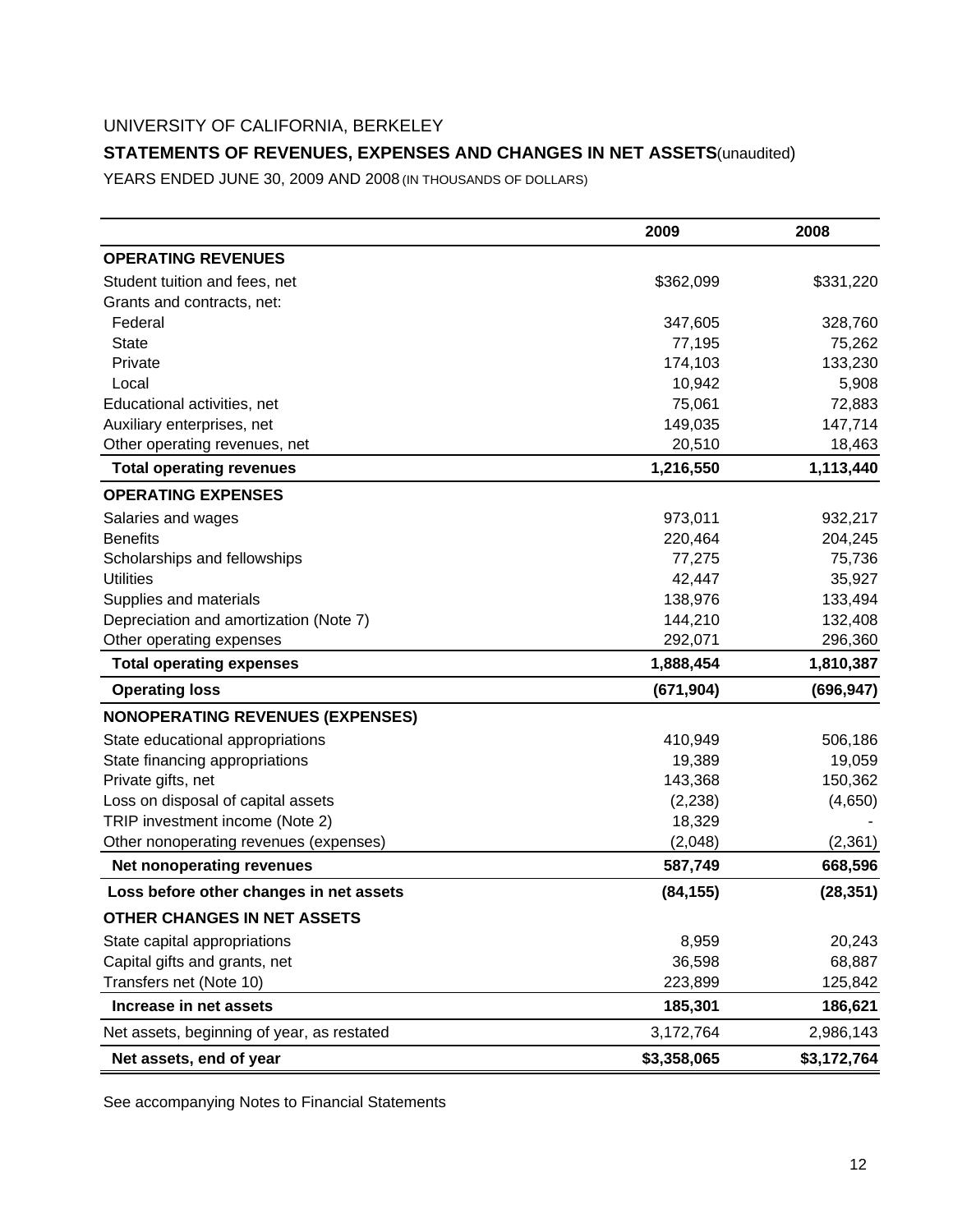### **STATEMENTS OF CASH FLOWS** (unaudited)

YEARS ENDED JUNE 30, 2009 AND 2008 (IN THOUSANDS OF DOLLARS)

|                                                                 | 2009       | 2008       |
|-----------------------------------------------------------------|------------|------------|
| <b>CASH FLOWS FROM OPERATING ACTIVITIES</b>                     |            |            |
| Student tuition and fees                                        | \$363,094  | \$329,143  |
| Grants and contracts                                            | 609,957    | 548,618    |
| <b>Educational activities</b>                                   | 75,064     | 71,208     |
| Auxiliary enterprises                                           | 147,604    | 144,900    |
| Collection of loans from students and employees                 | 3,736      | 3,796      |
| Payments to employees                                           | (966, 807) | (868, 835) |
| Payments for benefits                                           | (218, 280) | (204, 078) |
| Payments to suppliers and utilities                             | (470, 409) | (453, 191) |
| Payments for scholarships and fellowships                       | (77, 743)  | (75, 492)  |
| Loans issued to students and employees                          | (4, 535)   | (4,080)    |
| Other receipts                                                  | 14,819     | 28,206     |
| Net cash used by operating activities                           | (523, 500) | (479, 805) |
| <b>CASH FLOWS FROM NONCAPITAL FINANCING ACTIVITIES</b>          |            |            |
| State educational appropriations                                | 411,017    | 506,538    |
| Gifts received for other than capital purposes                  | 147,722    | 147,112    |
| Student direct lending receipts                                 | 135,247    | 122,439    |
| Student direct lending payments                                 | (135, 247) | (122, 439) |
| Other (payments) receipts                                       | (4,884)    | 886        |
| Net cash provided by noncapital financing activities            | 553,855    | 654.536    |
| <b>CASH FLOWS FROM CAPITAL AND RELATED FINANCING ACTIVITIES</b> |            |            |
| State capital appropriations                                    | 14,439     | 35,828     |
| State financing appropriations                                  | 20,222     | 17,928     |
| Capital gifts and grants                                        | 16,383     | 84,763     |
| Proceeds from debt issuance                                     | 23,463     | 61,193     |
| Proceeds from the sale of capital assets                        | 555        | 84         |
| Purchase of capital assets                                      | (377, 633) | (314, 076) |
| Principal paid on debt and capital leases                       | (3,021)    | (53, 176)  |
| Interest paid on debt and capital leases                        | (1, 367)   | (2, 402)   |
| Net cash used by capital and related financing activities       | (306, 959) | (169, 858) |
| <b>CASH FLOWS FROM INVESTING ACTIVITIES</b>                     |            |            |
| Purchase of investments held by the Office of the President     | (408,000)  |            |
| <b>TRIP</b> investment income                                   | 18,329     |            |
| Other investment income, net of investment expenses             | 44         |            |
| Net cash used by investing activities                           | (389, 627) |            |
| <b>Transfers</b>                                                | 223,899    | 125,842    |
| Net (decrease) increase in cash                                 | (442, 332) | 130,715    |
| Cash and cash equivalents, beginning of year                    | 977,279    | 846,564    |
| Cash and cash equivalents, end of year                          | \$534,947  | \$977,279  |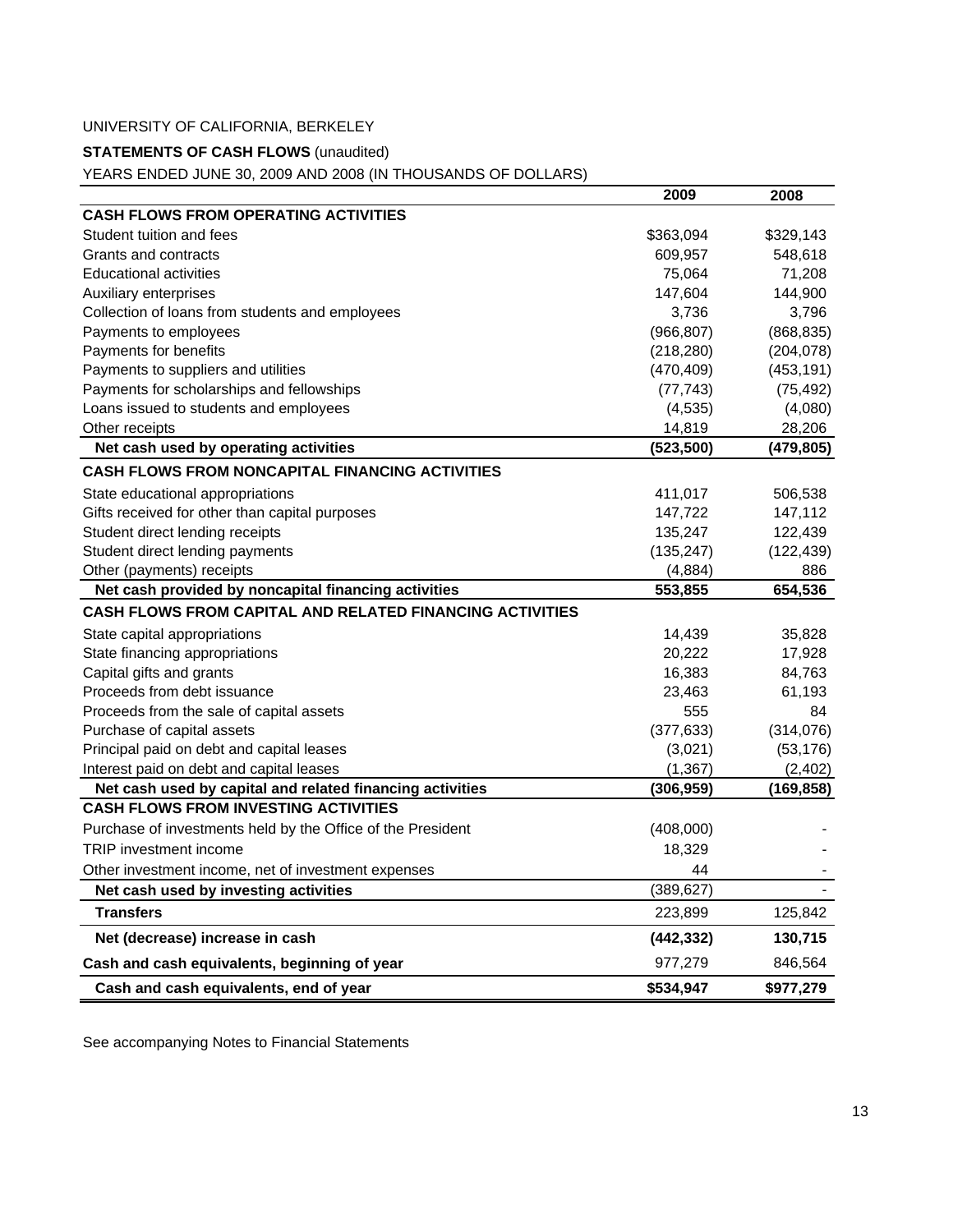### **STATEMENTS OF CASH FLOWS** (continued)

YEARS ENDED JUNE 30, 2009 AND 2008 (IN THOUSANDS OF DOLLARS)

|                                                                                   | 2009        | 2008         |
|-----------------------------------------------------------------------------------|-------------|--------------|
| <b>RECONCILIATION OF OPERATING LOSS TO NET CASH</b>                               |             |              |
| <b>USED BY OPERATING ACTIVITIES</b>                                               |             |              |
| <b>Operating loss</b>                                                             | (\$671,904) | (\$696, 947) |
| Adjustments to reconcile operating loss to net cash used by operating activities: |             |              |
| Depreciation and amortization expense                                             | 144,210     | 132,408      |
| Allowance for doubtful accounts                                                   | 453         | (1, 371)     |
| Change in assets and liabilities:                                                 |             |              |
| Receivables                                                                       | (1,600)     | (6, 161)     |
| Investment held by trustees                                                       | (749)       | (394)        |
| Inventories                                                                       | (480)       | (157)        |
| Other assets                                                                      | (213)       | 297          |
| Accounts payable                                                                  | (6,701)     | 1,003        |
| Accrued salaries and benefits                                                     | 4,681       | 62,078       |
| Deferred revenue                                                                  | 7,040       | 11,535       |
| <b>Other liabilities</b>                                                          | 1,763       | 17,904       |
| Net cash used by operating activities                                             | (\$523,500) | (\$479,805)  |
|                                                                                   |             |              |
| SUPPLEMENTAL NONCASH ACTIVITIES INFORMATION                                       |             |              |
| Capital assets acquired through capital leases                                    | \$1,679     | \$1,753      |
| Capital assets acquired with a liability at year-end                              | 14,240      | 17,467       |
| Investments held by trustees                                                      | (24, 565)   | (31, 167)    |
| State financing appropriations                                                    | (832)       | 1,131        |
| Gifts of capital assets                                                           | 2,669       | 8,639        |
| Loss on disposal of capital assets                                                | (2,238)     | (4,650)      |
| Debt service for lease-revenue bonds                                              | (3,887)     | (3,887)      |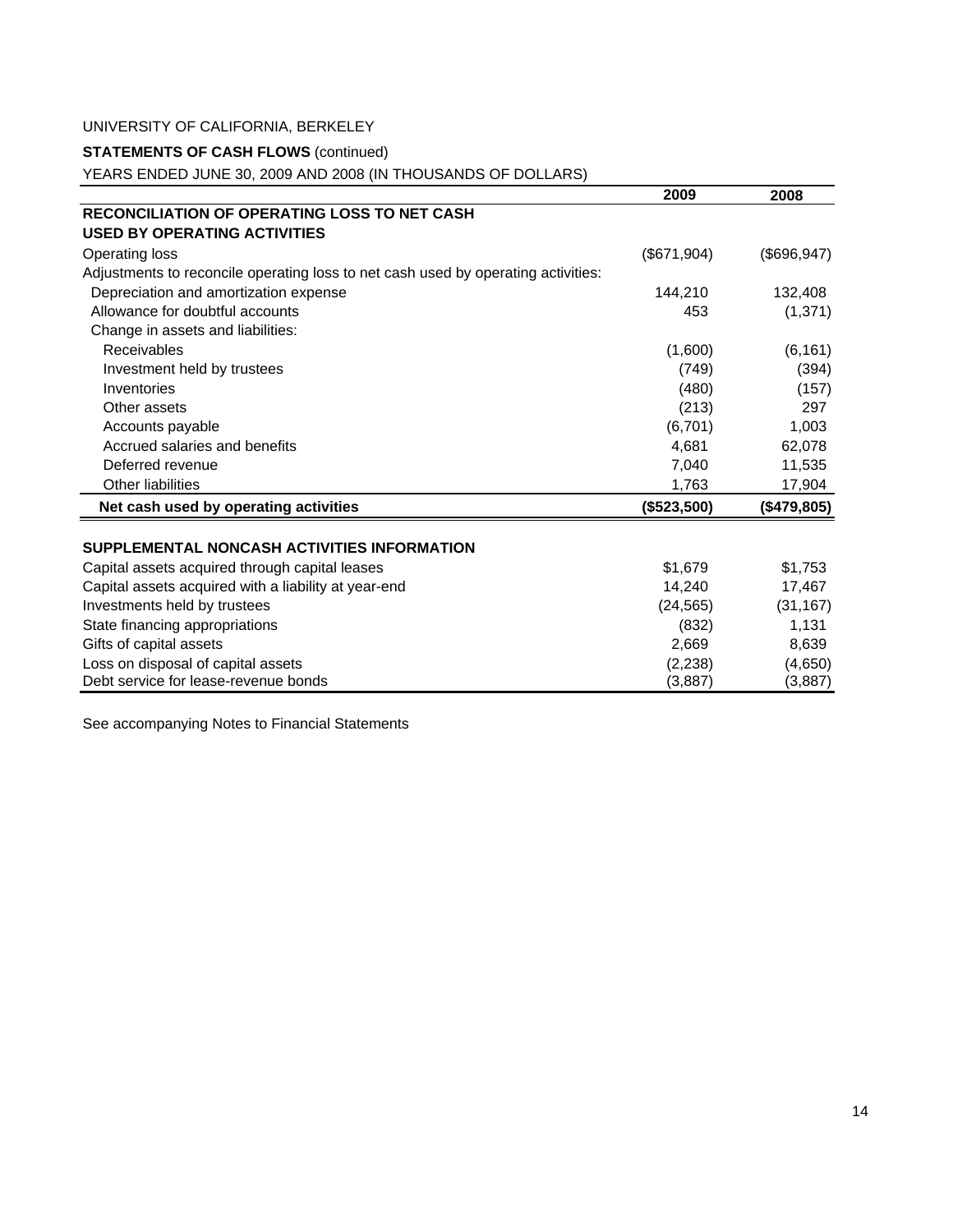Years Ended June 30, 2009 and 2008

#### **ORGANIZATION**

Founded in 1868, the University of California, Berkeley (Berkeley) is the original campus of the ten-campus University of California (UC). UC is a public, state-supported institution administered by the corporation, "The Regents of the University of California" (The Regents), with a mission of teaching, research and public service. The Regents is vested with full powers of organization and government, subject only to such legislative control necessary to ensure the security of its funds and compliance with certain statutory and administrative requirements. The majority of the 26 members of The Regents are appointed by the governor and approved by the State Senate. Various Berkeley programs and capital outlay projects are funded through appropriations from the state's annual Budget Act. Berkeley is subject to the bylaws, standing orders and policies established by The Regents and the Office of the President, the executive head of UC.

#### **FINANCIAL REPORTING ENTITY**

Berkeley's financial statements include the accounts of the campus only. Accounts for separate, but related organizations, such as the E. O. Lawrence Berkeley National Laboratory, associated student organizations, and booster and alumni organizations are not included in the reporting entity because Berkeley does not have fiduciary responsibility for these organizations or the organizations' balances and activities are insignificant compared to Berkeley's amounts. The University of California, Berkeley Foundation (the "Foundation") is a legally separate not-for-profit organization dedicated to providing to Berkeley the financial benefits generated from its fundraising efforts and investment earnings. Condensed Foundation financial statement balances are presented in Note 13.

Berkeley's financial statements display all of the assets, liabilities, net assets, revenues and expenses reflected in Berkeley's accounts. However, certain significant assets, liabilities, and net assets, such as UC system-wide investments, self-insurance liabilities, revenue bond debt, retirement benefit liabilities and endowment funds, are not reflected in Berkeley's campus-level accounts. Therefore, Berkeley's financial statements do not reflect a picture of the campus' financial position on a stand-alone basis but rather as a campus within the UC system.

Endowments are held and administered either by UC or by the Foundation. The financial activities for endowments are generally not included in Berkeley's financial statements until such times as expendable amounts are transferred to Berkeley. The expendable endowment amounts transferred from UC to Berkeley are reflected in Note 10. The endowment investment payout provided by the Foundation to Berkeley is discussed in Note 13.

#### **SIGNIFICANT ACCOUNTING POLICIES**

Berkeley's financial statements have been prepared in accordance with accounting principles generally accepted in the United States of America, including all applicable effective statements of the Governmental Accounting Standards Board (GASB) and all statements of the Financial Accounting Standards Board through November 30, 1989, using the economic resources measurement focus and the accrual basis of accounting. Berkeley's financial statements have not been individually audited but rather are audited as part of the UC financial statement audit.

GASB Statement No. 49, Accounting and Financial Reporting for Pollution Remediation Obligations, was adopted by Berkeley during the year ended June 30, 2009. Statement No. 49 established criteria to ascertain whether certain events result in a requirement for the campus to estimate the components of any expected pollution remediation costs and determine whether these costs should be accrued as liability. The costs were estimated using the expected cash flow technique, which measures the liability as the sum of probability-weighted amounts in a range of possible estimated amounts. Previously, pollution remediation costs were accrued only if they were both probable of occurring and could be reasonably estimated.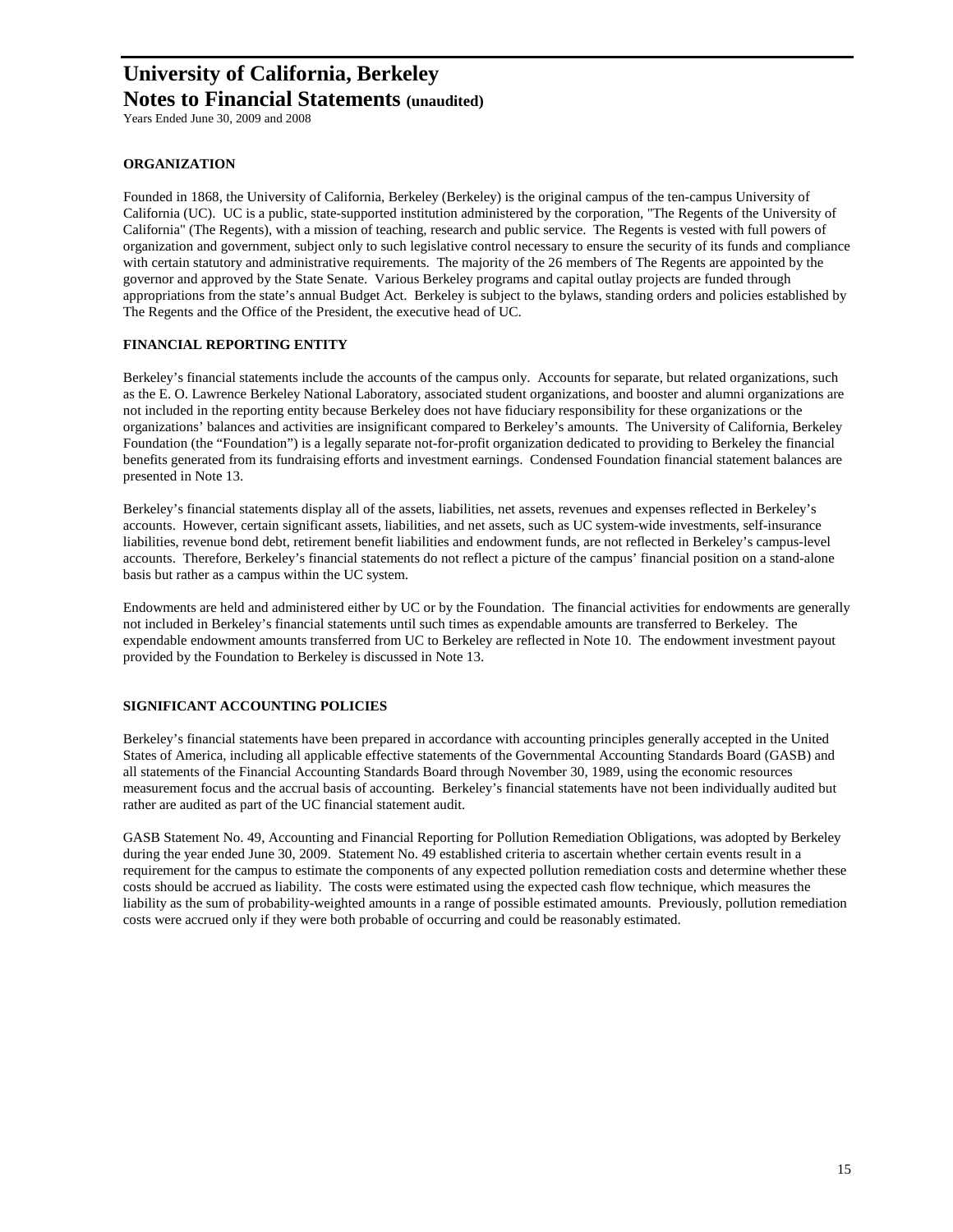Years Ended June 30, 2009 and 2008

In accordance with Statement No. 49 retrospective application is required. Berkeley restated the 2008 financial statements to reflect the cumulative effect of the changes from the adoption of Statement No. 49. The adjustments were to recognize an additional \$8.5 million of operating expenses and to increase the pollution remediation liability to \$16.5 million as of June 30, 2008 as follows (in thousands of dollars):

|                                                                  |                                  | YEAR ENDED JUNE 30, 2008                         |                    |  |  |
|------------------------------------------------------------------|----------------------------------|--------------------------------------------------|--------------------|--|--|
|                                                                  | AS PREVIOUSLY<br><b>REPORTED</b> | EFFECT OF ADOPTION OF<br><b>STATEMENT NO. 49</b> | <b>AS RESTATED</b> |  |  |
| <b>Statement of Net Assets</b>                                   |                                  |                                                  |                    |  |  |
| Other noncurrent liabilities                                     | \$14,810                         | \$8,541                                          | \$23,351           |  |  |
| Noncurrent liabilities                                           | 131,572                          | 8,541                                            | 140,113            |  |  |
| <b>Total liabilities</b>                                         | 543,315                          | 8,541                                            | 551,856            |  |  |
| Unrestricted net assets                                          | 425,574                          | (8, 541)                                         | 417,033            |  |  |
| Total net assets                                                 | 3,181,305                        | (8, 541)                                         | 3,172,764          |  |  |
| <b>Statement of Revenues, Expenses and Changes in Net Assets</b> |                                  |                                                  |                    |  |  |
| Other operating expenses                                         | 287,819                          | 8,541                                            | 296,360            |  |  |
| Total operating expenses                                         | 1,801,846                        | 8,541                                            | 1,810,387          |  |  |
| Operating loss                                                   | (688, 406)                       | (8, 541)                                         | (696, 947)         |  |  |
| Loss before other changes in net assets                          | (19, 810)                        | (8, 541)                                         | (28, 351)          |  |  |
| Increase in net assets                                           | 195,162                          | (8, 541)                                         | 186,621            |  |  |
| <b>Statement of Cash Flows</b>                                   |                                  |                                                  |                    |  |  |
| Operating loss                                                   | (688, 406)                       | (8,541)                                          | (696, 947)         |  |  |
| Changes in assets and liabilities:                               |                                  |                                                  |                    |  |  |
| Other liabilities                                                | 9,363                            | 8,541                                            | 17,904             |  |  |

The significant accounting policies of Berkeley are summarized below.

#### **Cash and cash equivalents**

Berkeley considers all balances in its demand deposit accounts and its share of UC's Short Term Investment Pool (STIP) to be cash.

#### **Investments held by the Office of the President**

Berkeley considers its share of UC's Total Return Investment Pool (TRIP) to be investments held by the Office of the President. These amounts are recorded at historical cost, which does not approximate the fair value of the investments. Realized gains or losses are recorded upon the sale of Berkeley's shares. Dividend and interest income, net of administrative fees, is recorded as it is distributed from the Office of the President.

#### **Investments held by trustees**

Investments held by trustees are primarily recorded at fair value.

#### **Accounts receivable, net**

Accounts receivable, net of allowance for uncollectible amounts, includes reimbursements due from state and federal sponsors of externally funded research, local government and private grants and contracts, educational activities and amounts due from students, employees and faculty for services.

#### **Pledges receivable, net**

Unconditional pledges of private gifts to Berkeley in the future, net of allowance for uncollectible amounts, are recorded as pledges receivable and revenue in the year promised at the present value of expected cash flows. Conditional pledges are recognized as receivables and revenues when the specified conditions are met.

#### **Notes and mortgages receivable, net**

Loans to students, net of allowance for uncollectible amounts, are provided from federal student loan programs and from other sources. Home mortgage loans, primarily to faculty, are provided from the STIP and from other sources.

#### **Inventories**

Inventories, consisting primarily of supplies and merchandise for resale, are valued at cost, typically determined under the weighted average method, which is not in excess of net realizable value.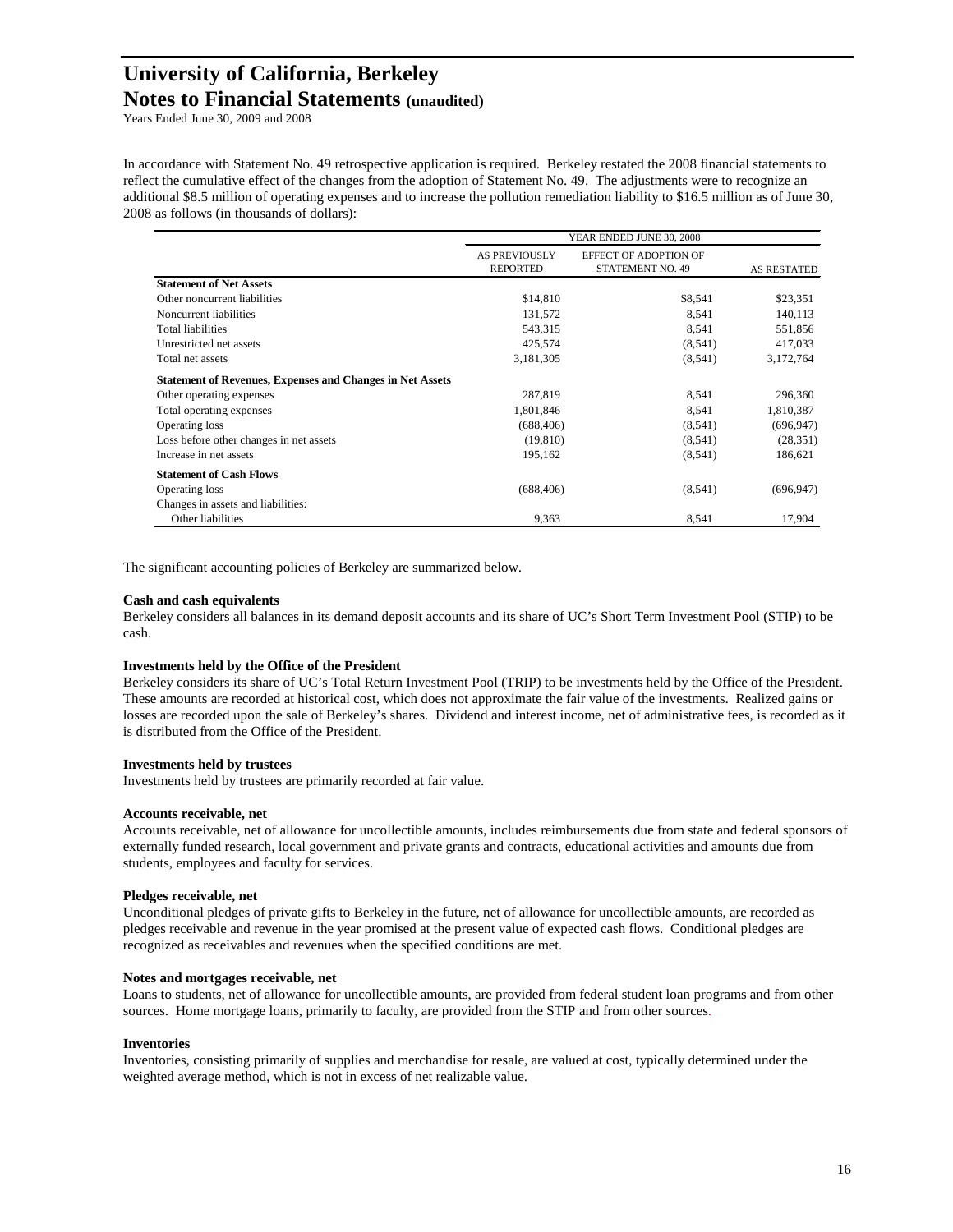Years Ended June 30, 2009 and 2008

#### **Capital assets**

Land, infrastructure, buildings and improvements, equipment, libraries and collections and special collections are recorded at cost at the date of acquisition, or estimated fair value at the date of donation in the case of gifts. Estimates of fair value involve assumptions and estimation methods that are uncertain, and, therefore, the estimates could differ from actual results. Capital leases are recorded at the present value of future minimum lease payments. Significant additions, replacements, major repairs, and renovations to infrastructure and buildings are generally capitalized if the cost exceeds \$35,000 and if they have a useful life of more than one year. Minor renovations are charged to operations. Equipment with a cost in excess of \$5,000 and a useful life of more than one year is capitalized. All costs of land, library collections, and special collections are capitalized**.** 

Depreciation is calculated using the straight-line method over the estimated economic life of the asset. Leasehold improvements are amortized using the straight-line method over the shorter of the life of the applicable lease or the economic life of the asset.

| Estimated economic lives are generally as follows: |               |
|----------------------------------------------------|---------------|
| Infrastructure                                     | 25 years      |
| Buildings and improvements                         | $15-33$ years |
| Equipment                                          | $2-20$ years  |
| Computer software                                  | 3-7 years     |
| Library books and material                         | 15 years      |

Capital assets acquired through federal grants and contracts where the federal government retains a reversionary interest are also capitalized and depreciated.

Inexhaustible capital assets, such as land or special collections that are protected, preserved and held for public exhibition, education or research, including art, museum, scientific and rare book collections are not depreciated.

Interest on borrowings to finance facilities is capitalized during construction, net of any investment income earned during the temporary investment of project related borrowings.

#### **Deferred revenue**

Deferred revenue primarily includes amounts received from grant and contract sponsors that have not been earned under the terms of the agreement and other revenue billed in advance of the event, such as student tuition and fees and fees for housing and dining services.

#### **Federal refundable loans**

Certain loans to students are administered by Berkeley with funding primarily supported by the federal government. Berkeley's statement of net assets includes both the notes receivable and the related federal refundable loan liability representing federal capital contributions owed upon termination of the program.

#### **Net assets**

Net assets are required to be classified for accounting and reporting purposes into the following categories:

#### **Invested in capital assets, net of related debt**

This category includes all of Berkeley's capital assets, net of accumulated depreciation, reduced by outstanding principal balances of debt reported in Berkeley's accounts attributable to the acquisition, construction, or improvement of those assets.

#### **Restricted expendable**

Berkeley classifies net assets resulting from transactions with purpose restrictions as restricted net assets until the specific resources are used for the required purpose. Net assets whose use by Berkeley is subject to externally-imposed restrictions that can be fulfilled by actions of Berkeley pursuant to those restrictions are classified as restricted expendable net assets.

#### **Restricted nonexpendable**

Net assets subject to externally-imposed restrictions that must be retained in perpetuity are classified as nonexpendable net assets. Such net assets (including permanent endowment funds) are recorded by UC and are not recorded in Berkeley's accounts.

#### **Unrestricted**

Net assets that are neither externally restricted nor invested in capital assets, net of related debt, are classified as unrestricted net assets. Unrestricted net assets may be designated for specific purposes by management or the Regents. Substantially all unrestricted net assets are allocated for academic and research initiatives or programs, for capital programs, or for other purposes.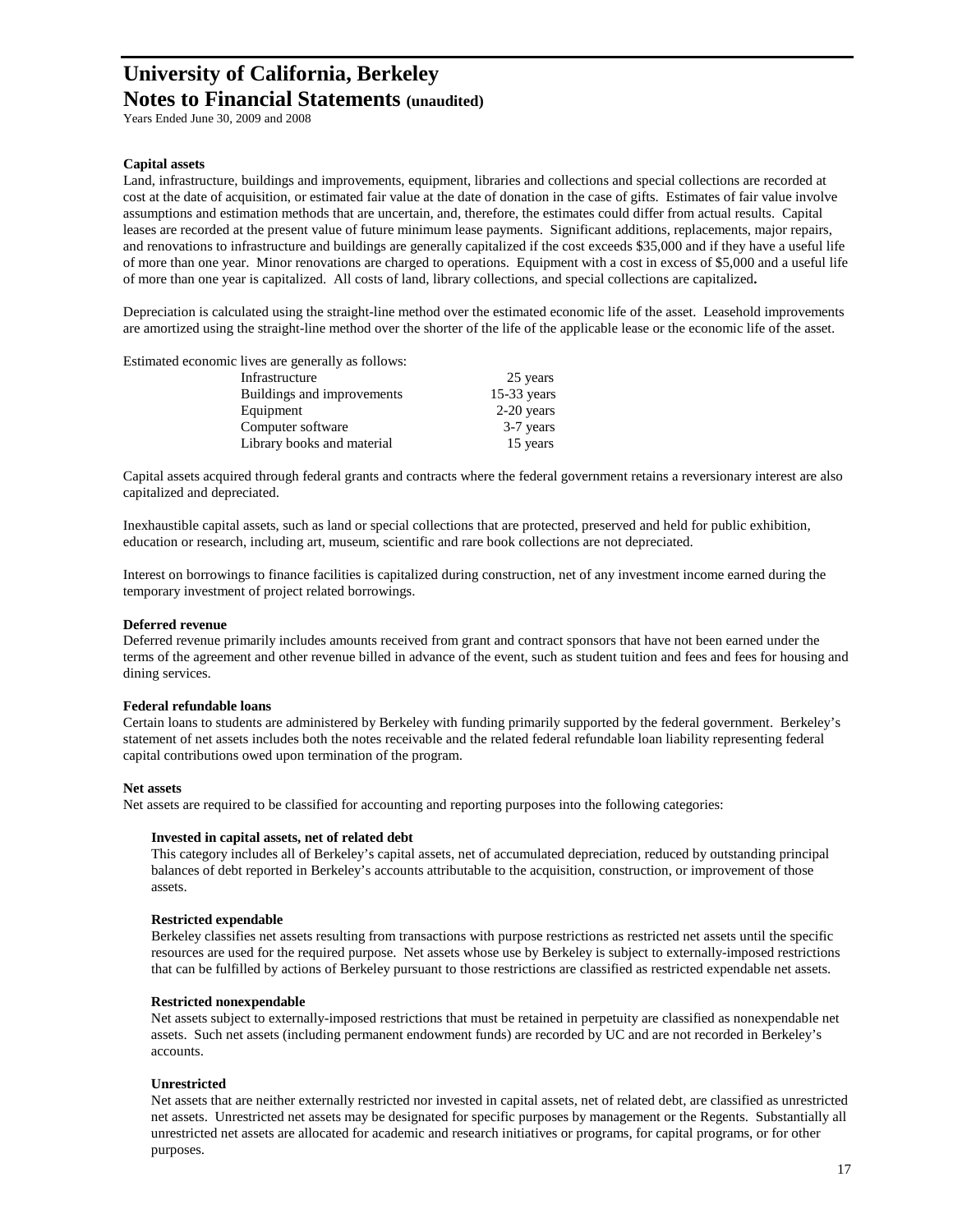Years Ended June 30, 2009 and 2008

Expenses are charged to either restricted or unrestricted net assets based upon a variety of factors, including consideration of prior and future revenue sources, the types of expense incurred, Berkeley's budgetary policies surrounding the various revenue sources, or whether the expense is a recurring cost.

#### **Revenues and expenses**

Operating revenues include receipts from student tuition and fees, grants and contracts for specific operating activities, and sales and services from educational activities and auxiliary enterprises. Operating expenses incurred in conducting the programs and services of Berkeley are presented in the statement of revenues, expenses and changes in net assets as operating activities.

Certain significant revenues relied upon and budgeted for fundamental operational support of the core instructional mission of Berkeley are mandated by the GASB to be recorded as nonoperating revenues, including state educational appropriations and private gifts, since the GASB does not consider them to be related to the principal operating activities of Berkeley.

Nonoperating revenues and expenses include state educational appropriations, state financing appropriations, private gifts for other than capital purposes, and loss on the disposal of capital assets.

State capital appropriations, capital gifts and grants, and net transfers from the Office of the President or other UC campuses are classified as other changes in net assets.

#### **Student tuition and fees**

Substantially all of the student tuition and fees provide for current operations of Berkeley. A small portion of the student fees, reported as capital gifts and grants, is required for debt service associated with student union and recreational centers. Certain waivers of student tuition and fees considered to be scholarship allowances are recorded as an offset to revenue.

#### **State appropriations**

The state of California provides appropriations to UC on an annual basis. Berkeley's allocated share of state educational appropriations is recognized as nonoperating revenue; however, the related expenses are incurred to support either educational operations or other specific operating purposes. State financing appropriations provide for principal and interest payments associated with lease-purchase agreements with the State Public Works Board and are also reported as non-operating revenue. State appropriations for capital projects are recorded as revenue under other changes in net assets when related expenditures are incurred. Special state appropriations for AIDS, tobacco, and breast cancer research are reported as grant revenue.

#### **Grant and contract revenue**

Berkeley receives grant and contract revenue from governmental and private sources. Berkeley recognizes revenue associated with the direct costs of sponsored programs as the related expenditures are incurred. Recovery of facilities and administrative costs of federally sponsored programs is at cost reimbursement rates negotiated with UC's federal cognizant agency, the U.S. Department of Health and Human Services. For the year ended June 30, 2009, the facilities and administrative cost recovery totaled \$94.6 million, \$64.2 million from federally sponsored programs and \$30.4 million from other sponsors. For the year ended June 30, 2008, the facilities and administrative cost recovery totaled \$86.1 million, \$62.3 million from federally sponsored programs and \$23.8 million from other sponsors.

#### **Scholarship allowances**

Berkeley recognizes certain scholarship allowances, including both financial aid and fee waivers, as the difference between the stated charge for tuition and fees, housing and dining charges, recreational center fees, etc. and the amount that is paid by the student, as well as third parties making payments on behalf of the student. Payments of financial aid made directly to students are classified as scholarship and fellowship expenses.

Scholarship allowances in the following amounts are recorded as an offset to revenues for the years ended June 30, 2009 and 2008 (in thousands of dollars):

|                               | 2009      | 2008      |
|-------------------------------|-----------|-----------|
| Student tuition and fees      | \$121,055 | \$111,683 |
| Auxiliary enterprises         | 31.430    | 30,753    |
| <b>Scholarship allowances</b> | \$152,485 | \$142,436 |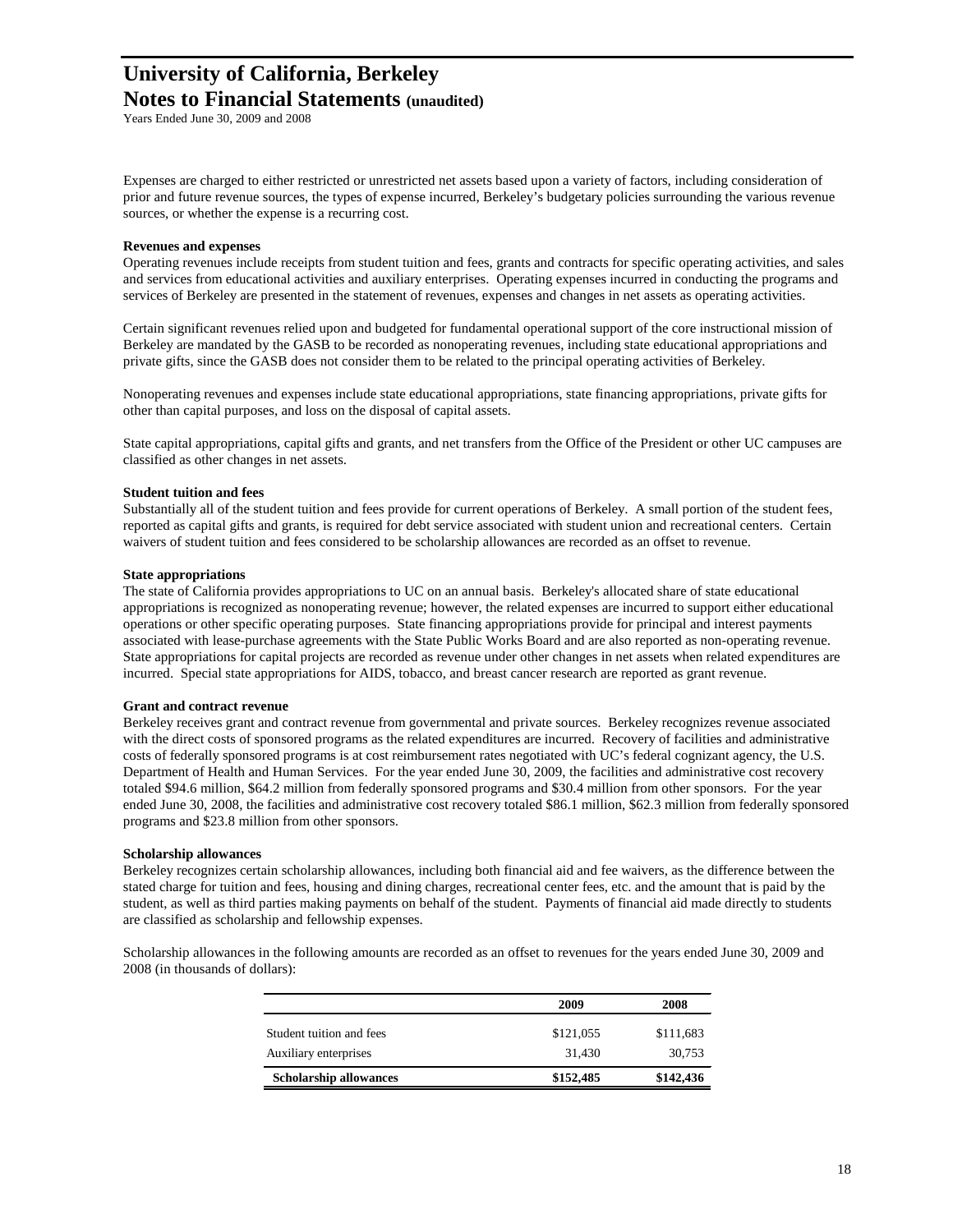Years Ended June 30, 2009 and 2008

#### **Retiree Health Benefits Expense**

The University established the University of California Retiree Health Benefit Trust (UCRHBT) to allow certain University locations and affiliates, including Berkeley, to share the risks, rewards and costs of providing for retiree health benefits and to accumulate funds on a tax-exempt basis under an arrangement segregated from University assets. The Regents serves as Trustee of UCRHBT and has the authority to amend or terminate the Trust.

The UCRHBT provides retiree health benefits to retired employees of the campus. Contributions from the campus to the UCRHBT are effectively made to a cost-sharing single-employer health plan administered by the University. The campus is required to contribute at a rate assessed each year by the UCRHBT. As a result, the campus's required contributions are recognized as an expense in the statement of revenues, expenses and changes in net assets.

#### **UCRP Benefits Expense**

The University of California Retirement Plan (UCRP) provides retirement benefits to retired employees of Berkeley. Contributions from the campus to the UCRP are effectively made to a cost-sharing single-employer defined benefit pension plan administered by the University. The campus is required to contribute at a rate assessed each year by the UCRP. As a result, the campus's required contributions, if any, are recognized as an expense in the statement of revenues, expenses and changes in net assets.

#### **Compensated absences**

Berkeley accrues annual leave, including employer-related costs, for employees at rates based upon length of service and job classification and compensatory time based upon job classification and hours worked.

#### **Endowment spending**

Under provisions of California law, the Uniform Management of Institutional Funds Act allows for investment income, as well as a portion of realized and unrealized gains, to be expended for the operational requirements of Berkeley programs.

#### **Tax exemption**

As a UC campus, Berkeley is qualified as a tax-exempt organization under the provisions of Section  $501(c)$  (3) of the Internal Revenue Code and is exempt from federal and state income taxes on related income.

#### **Use of estimates**

The preparation of financial statements in conformity with accounting principles generally accepted in the United States of America requires management to make estimates and assumptions that affect the reported amounts of assets and liabilities and disclosure of contingent assets and liabilities at the date of the financial statements and the reported amounts of revenues and expenditures during the reporting period. Although management believes the estimates and assumptions are reasonable, they are based upon information available at the time the estimate or judgment is made, and actual amounts could differ from those estimates.

#### **New accounting pronouncements**

In June 2007, the GASB issued Statement No. 51, Accounting and Financial Reporting for Intangible Assets, effective for Berkeley's fiscal year beginning July 1, 2009. This Statement requires capitalization of identifiable intangible assets in the statement of net assets and provides guidance for amortization of intangible assets unless they are considered to have an indefinite useful life. Management is evaluating the effect that Statement No. 51 will have on Berkeley's financial statements.

#### **NOTE 1: CASH AND CASH EQUIVALENTS**

UC maintains centralized management for substantially all of its cash. Accounts are authorized at financial institutions that maintain a minimum credit quality rating of A from an independent bond rating agency. Cash in Berkeley's demand deposit accounts is minimized by sweeping available cash balances into UC's investment accounts on a daily basis.

At June 30, 2009 and 2008, the amount of Berkeley's demand deposits, held in nationally recognized banking institutions, was \$1.7 million and \$1.1 million, respectively. Bank balances of \$1.3 million in 2009 are insured by the Federal Deposit Insurance Corporation (FDIC).

Berkeley does not have a significant exposure to foreign currency risk in demand deposit accounts. Accounts held in foreign countries maintain minimum operating balances with the intent to reduce potential foreign exchange risk while providing an adequate level of liquidity to meet the obligations of the academic programs established abroad. The equivalent U.S. dollar balances required to support research groups in foreign countries were insignificant at June 30, 2009 and 2008, respectively.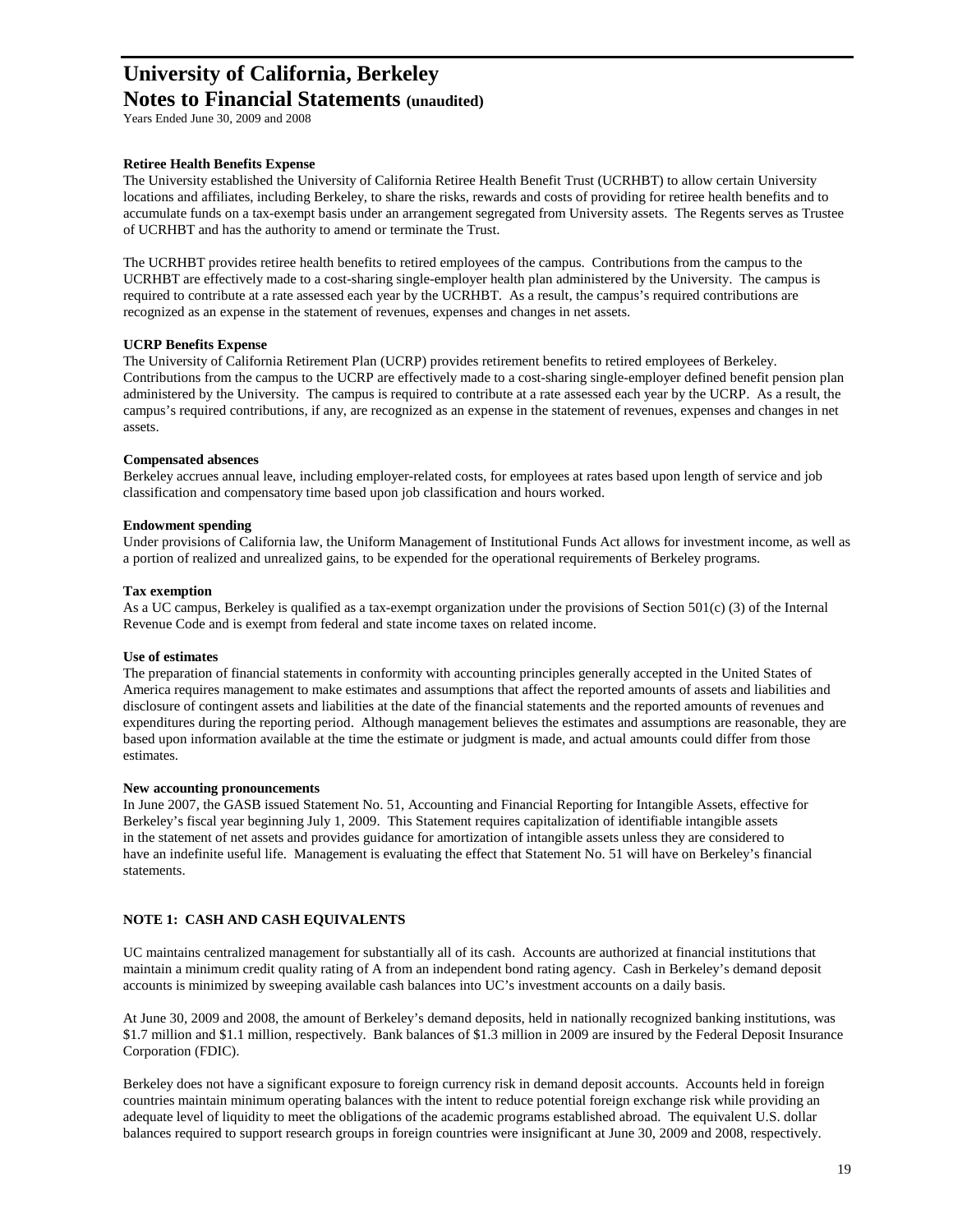Years Ended June 30, 2009 and 2008

The Regents, as the governing Board, is responsible for the oversight of UC's investments and establishes investment policy, which is carried out by UC's Chief Investment Officer. In 2008, primarily all of Berkeley's available cash balances were invested in STIP. Berkeley considers its share of UC's STIP to be cash. The STIP allows participants to maximize the returns on their short-term cash balances by taking advantage of the economies of scale of investing in a large pool with a broad range of maturities. Cash to provide for payroll, construction expenditures and other operating expenses for Berkeley is invested in the STIP. Investments authorized by the Regents for the STIP include fixed income securities with a maximum maturity of five and one-half years. In addition, the Regents has also authorized loans, primarily to faculty members residing in California, under UC's Mortgage Origination Program with terms up to 40 years. Berkeley's share of UC's STIP at June 30, 2009 and 2008 was \$533.2 million and \$976.1 million, respectively. Earnings from STIP distributed to Berkeley from the Office of the President was \$23.8 million in 2009 and \$42.6 million in 2008.

#### **NOTE 2: INVESTMENTS HELD BY THE OFFICE OF THE PRESIDENT**

In 2009, Berkeley allocated \$408.0 million to the UC Total Return Investment Pool (TRIP) for a period of three years. TRIP allows Berkeley the opportunity to maximize the return on its long-term working capital by taking advantage of the economies of scale of investing in a large pool across a broad range of asset classes. TRIP is managed to a total return objective and is intended to supplement STIP. Investments authorized by the Regents for TRIP include a diversified portfolio of equity and fixed income securities. The earnings from the investments in the TRIP totaled \$18.3 million in 2009.

#### **NOTE 3: INVESTMENTS HELD BY TRUSTEES**

Berkeley has entered into agreements with trustees to maintain trusts for certain capital projects. In addition, the state of California retains on deposit certain proceeds from the sale of lease-revenue bonds to be used for capital projects. The proceeds are deposited in a commingled U.S. bond fund managed by the State of California Treasurer's Office, as trustee, and distributed as the projects are constructed. The combined fair value of all of the investments and deposits held by trustees was \$6.9 million and \$30.8 million at June 30, 2009 and 2008, respectively.

#### **NOTE 4: ACCOUNTS RECEIVABLE**

Accounts receivable and the allowances for uncollectible amounts at June 30, 2009 and 2008 are as follows (in thousands of dollars):

|                                     | <b>STATE &amp; FEDERAL</b><br><b>GOVERNMENT</b> | <b>LOCAL GOVT &amp; PRIVATE</b><br><b>GRANTS &amp; CONTRACTS</b> | AUXILIARY & SERVICE<br><b>ENTERPRISES</b> | FEES & OTHER | <b>TOTAL</b> |
|-------------------------------------|-------------------------------------------------|------------------------------------------------------------------|-------------------------------------------|--------------|--------------|
| At June 30, 2009                    |                                                 |                                                                  |                                           |              |              |
| Accounts receivable                 | \$71.481                                        | \$38,940                                                         | \$5,174                                   | \$19,545     | \$135,140    |
| Allowance for uncollectible amounts | (349)                                           | (507)                                                            | (1,231)                                   | (4,602)      | (6,689)      |
| Accounts receivable, net            | \$71,132                                        | \$38,433                                                         | \$3,943                                   | \$14,943     | \$128,451    |
| At June 30, 2008                    |                                                 |                                                                  |                                           |              |              |
| Accounts receivable                 | \$74,073                                        | \$37,630                                                         | \$3,190                                   | \$21.858     | \$136,751    |
| Allowance for uncollectible amounts | (1,038)                                         | (715)                                                            | (756)                                     | (3,660)      | (6,169)      |
| Accounts receivable, net            | \$73,035                                        | \$36,915                                                         | \$2,434                                   | \$18,198     | \$130,582    |

Adjustments to the allowance for doubtful accounts have either increased or (decreased) the following revenues for the years ended June 30, 2009 and 2008 (in thousands of dollars):

|                               | 2009      | 2008    |
|-------------------------------|-----------|---------|
| Student tuition and fees      | (\$1,809) | (\$321) |
| Grants and contracts:         | (255)     |         |
| <b>Educational activities</b> | (70)      | (81)    |
| Auxiliary enterprises         | (446)     | 32      |
| Other operating revenues      | 205       | 43      |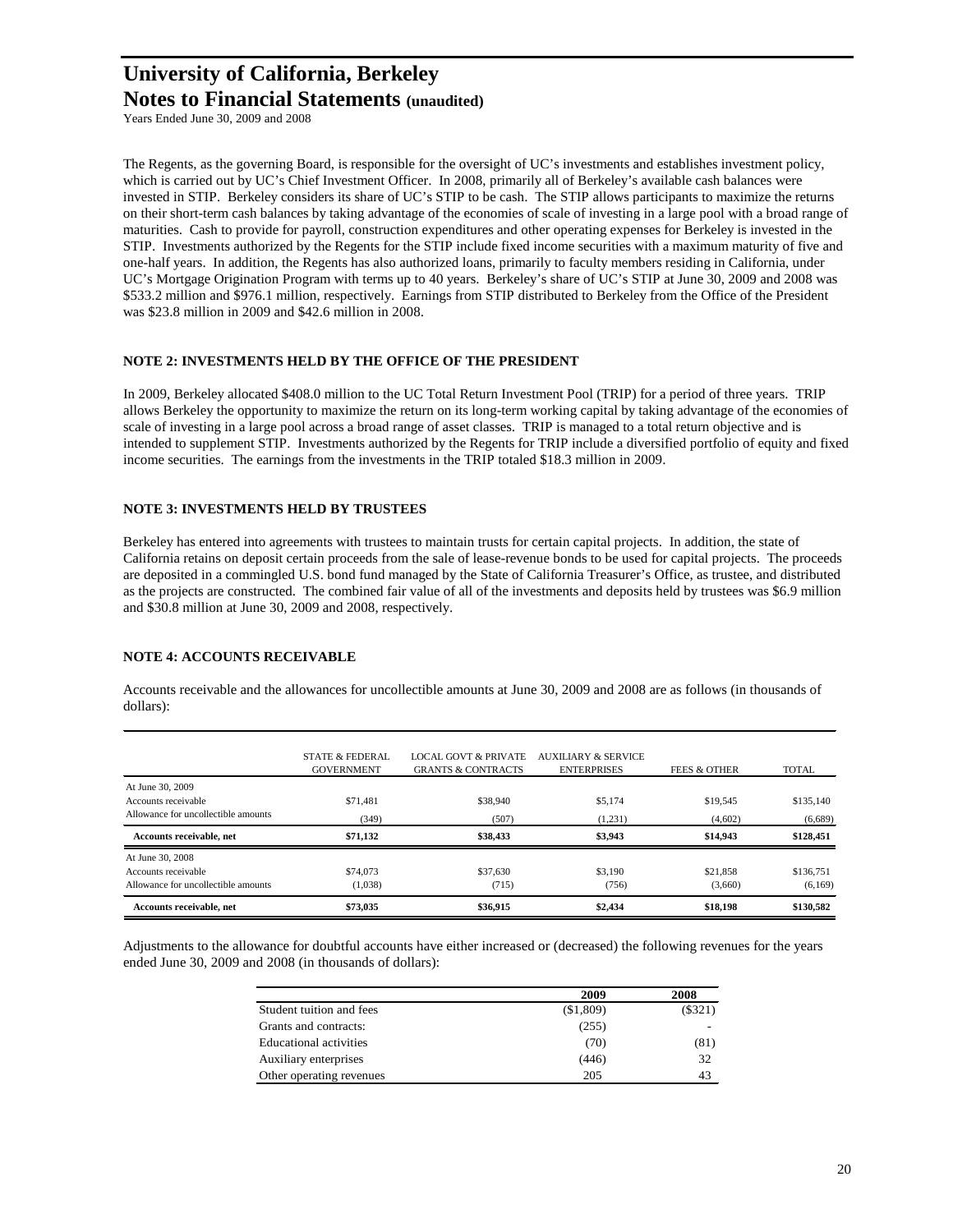Years Ended June 30, 2009 and 2008

#### **NOTE 5: PLEDGES RECEIVABLE**

The composition of pledges receivable at June 30, 2009 and 2008 is summarized as follows (in thousand of dollars):

|                                             | 2009     | 2008      |
|---------------------------------------------|----------|-----------|
| Total pledges receivable outstanding        | \$56,082 | \$62,281  |
| Less: Unamortized discount to present value | (2,815)  | (2,837)   |
| Allowance for uncollectible pledges         | (4,350)  | (3,644)   |
| Total pledges receivable, net               | 48.917   | 55,800    |
| Less: Current portion of pledges receivable | (27,711) | (31, 847) |
| Noncurrent portion of pledges receivable    | \$21.206 | \$23,953  |

Future pledge payments for each of the five fiscal years subsequent to June 30, 2009 and thereafter are as follows (in thousands of dollars):

| Year Ending June 30                  |          |
|--------------------------------------|----------|
| 2010                                 | \$30,775 |
| 2011                                 | 8,930    |
| 2012                                 | 5,023    |
| 2013                                 | 4,005    |
| 2014                                 | 1,709    |
| 2015 and thereafter                  | 5,640    |
| Total payments on pledges receivable | \$56,082 |

Adjustments to the allowance for doubtful accounts associated with pledges have increased or (decreased) the following revenues for the years ended June 30, 2009 and 2008 (in thousands of dollars):

|                          | 2009        | 2008        |
|--------------------------|-------------|-------------|
| Private gifts            | $(\$5,266)$ | (\$1,435)   |
| Capital gifts and grants | (140)       | 103         |
|                          | $(\$5,406)$ | $(\$1,332)$ |

#### **NOTE 6: NOTES AND MORTGAGES RECEIVABLE**

Notes and mortgages receivable at June 30, 2009 and 2008, along with the related allowances for uncollectible amounts, are as follows (in thousand of dollars):

|                                     |                |              | <b>NONCURRENT</b> |              |  |
|-------------------------------------|----------------|--------------|-------------------|--------------|--|
|                                     | <b>CURRENT</b> | <b>NOTES</b> | <b>MORTGAGES</b>  | <b>TOTAL</b> |  |
| At June 30, 2009                    |                |              |                   |              |  |
| Notes and mortgage receivable       | \$5,086        | \$25,577     | \$2,985           | \$28,562     |  |
| Allowance for uncollectible amounts | (55)           | (2,075)      |                   | (2,075)      |  |
| Notes and mortgage receivable, net  | \$5,031        | \$23,502     | \$2,985           | \$26,487     |  |
| At June 30, 2008                    |                |              |                   |              |  |
| Notes and mortgage receivable       | \$5.981        | \$24,346     | \$2,365           | \$26,711     |  |
| Allowance for uncollectible amounts | (69)           | (2,128)      |                   | (2,128)      |  |
| Notes and mortgage receivable, net  | \$5,912        | \$22,218     | \$2,365           | \$24,583     |  |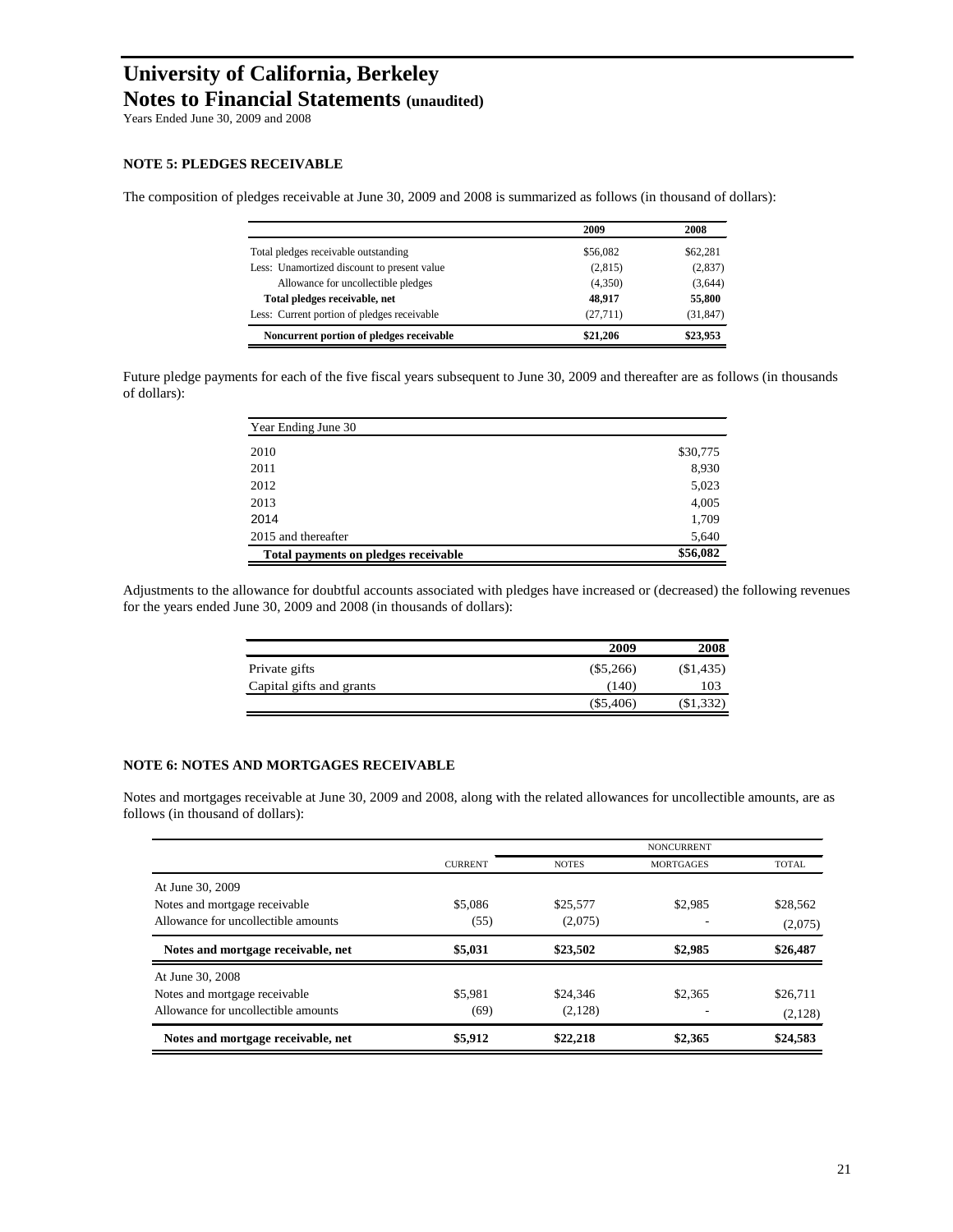Years Ended June 30, 2009 and 2008

#### **NOTE 7: CAPITAL ASSETS**

Berkeley's capital asset activity for the year ended June 30, 2009 and 2008 is as follows (in thousands of dollars):

|                                  | 2007        | <b>ADDITIONS</b> | <b>DISPOSALS</b> | 2008        | <b>ADDITIONS</b> | <b>DISPOSALS</b> | 2009        |
|----------------------------------|-------------|------------------|------------------|-------------|------------------|------------------|-------------|
| <b>ORIGINAL COST</b>             |             |                  |                  |             |                  |                  |             |
| Land                             | \$47,103    | \$20,254         |                  | \$67,357    | \$23,697         | (51)             | \$91,053    |
| Infrastructure                   | 35,460      | 3,328            |                  | 38.788      | 1.736            | ٠                | 40.524      |
| Buildings and improvements       | 2,338,872   | 260,165          | (7, 132)         | 2,591,905   | 297,492          | ٠                | 2,889,397   |
| Equipment                        | 448,993     | 36,527           | (32, 648)        | 452,872     | 36,935           | (32, 123)        | 457,684     |
| Libraries and collections        | 805,122     | 31,426           | ٠                | 836,548     | 29,816           | (3,392)          | 862,972     |
| Special collections              | 84,084      | 6,451            |                  | 90.535      | 4.170            | (1,612)          | 93,093      |
| Construction in progress         | 276,725     | (24,107)         |                  | 252.618     | (11, 365)        |                  | 241,253     |
| Capital assets, at original cost | \$4,036,359 | \$334,044        | $(\$39,780)$     | \$4,330,623 | \$382,481        | $(\$37,128)$     | \$4,675,976 |

|                                           | 2007        | DEPRECIATION AND<br><b>AMORTIZATION</b> | <b>DISPOSALS</b> | 2008        | DEPRECIATION AND<br><b>AMORTIZATION</b> | <b>DISPOSALS</b> | 2009        |
|-------------------------------------------|-------------|-----------------------------------------|------------------|-------------|-----------------------------------------|------------------|-------------|
| ACCUMULATED DEPRECIATION AND AMORTIZATION |             |                                         |                  |             |                                         |                  |             |
| Infrastructure                            | \$12,292    | \$1,467                                 | \$564            | \$14,323    | \$1.536                                 | ٠                | \$15,859    |
| Buildings and improvements                | 813,760     | 75.701                                  | (6,176)          | 883,285     | 84.668                                  | ٠                | 967.953     |
| Equipment                                 | 330,691     | 31,803                                  | (29, 723)        | 332,771     | 31,382                                  | (31, 477)        | 332,676     |
| Libraries and collections                 | 585,368     | 23.437                                  |                  | 608.805     | 26.624                                  | (2,803)          | 632,626     |
| Accumulated depreciation and amortization | \$1,742,111 | \$132,408                               | $(\$35,335)$     | \$1,839,184 | \$144,210                               | (\$34,280)       | \$1,949,114 |
| Capital assets, net                       | \$2,294,248 |                                         |                  | \$2,491,439 |                                         |                  | \$2,726,862 |

#### **NOTE 8: DEBT**

UC finances Berkeley's construction, renovation and acquisition of facilities and equipment through the issuance of debt obligations. Long-term financing includes capital lease obligations and other borrowings. Most long-term indebtedness for Berkeley's housing and food service operations is carried by UC rather than by Berkeley. Long-term indebtedness for Berkeley's parking operations, the Recreational Sports Facility, deferred maintenance and various other facilities is also carried by UC. Berkeley is assessed the required debt service related to its proportionate share of the systemwide debt by UC.

Berkeley's outstanding debt at June 30, 2009 and 2008 is as follows (in thousands of dollars):

|                                           | <b>INTEREST RATES</b> | <b>MATURITY YEARS</b> | 2009     |    | 2008    |
|-------------------------------------------|-----------------------|-----------------------|----------|----|---------|
| <b>LONG-TERM FINANCING:</b>               |                       |                       |          |    |         |
| Capital lease obligations                 | 2.84-5.49%            | 2010-2032             | 83.880   | S. | 85,067  |
| Mortgages and other borrowings            | 8.80%                 | 2010                  | 11.571   |    | 11.726  |
| <b>Total outstanding debt</b>             |                       |                       | 95.451   |    | 96,793  |
| Less: Current portion of outstanding debt |                       |                       | (13,750) |    | (2,800) |
| Noncurrent portion of outstanding debt    |                       |                       | 81,701   | \$ | 93,993  |

Total interest expense during the years ended June 30, 2009 and 2008 was \$5.9 million and \$6.3 million, respectively. Interest expense of \$4.2 million and \$4.3 million associated with financing projects during the construction phase was capitalized during the years ended June 30, 2009 and 2008, respectively. The remaining \$1.7 million in 2009 and \$2.0 million in 2008 was reported as interest expense in the statement of revenues, expenses and changes in net assets.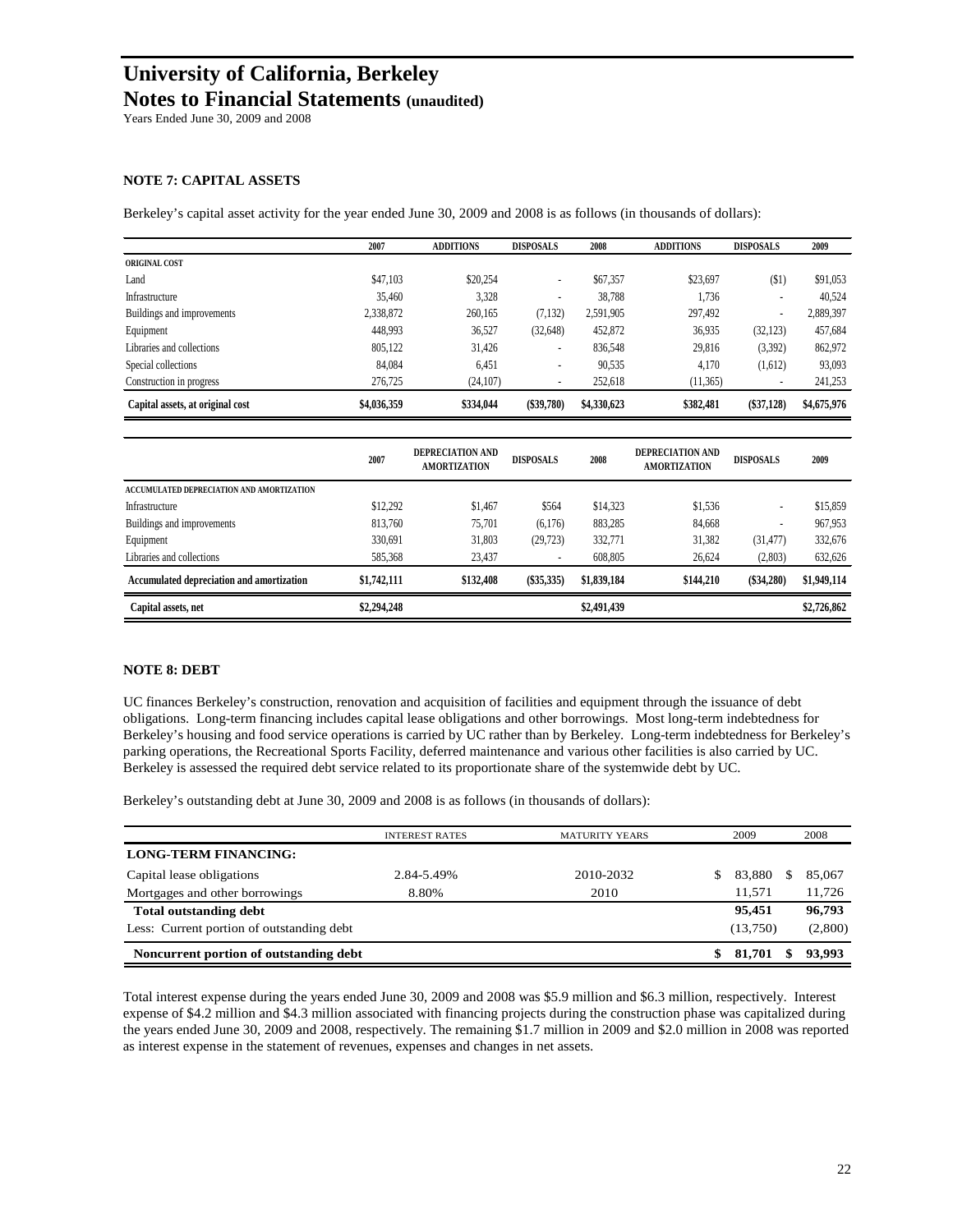# **University of California, Berkeley**

### **Notes to Financial Statements (unaudited)**

Years Ended June 30, 2009 and 2008

#### **Outstanding Debt Activity**

The activity with respect to Berkeley's current and noncurrent debt for the years ended June 30, 2009 and 2008 is as follows (in thousands of dollars):

|                                     | <b>CAPITAL LEASE</b><br><b>OBLIGATIONS</b> | <b>OTHER</b><br><b>BORROWINGS</b> | <b>TOTAL</b> |
|-------------------------------------|--------------------------------------------|-----------------------------------|--------------|
| Year ended June 30, 2009            |                                            |                                   |              |
| Current portion at June 2008        | \$2,645                                    | \$155                             | \$2,800      |
| Reclassification from noncurrent    | 2,400                                      | 11,571                            | 13,971       |
| Principal payment                   | (2,866)                                    | (155)                             | (3,021)      |
| Current portion at June 30, 2009    | \$2,179                                    | \$11,571                          | \$13,750     |
| Noncurrent portion at June 30, 2008 | \$82,422                                   | \$11,571                          | \$93,993     |
| New obligations                     | 1,679                                      |                                   | 1,679        |
| Reclassification to current         | (2,400)                                    | (11,571)                          | (13,971)     |
| Noncurrent portion at June 30, 2009 | \$81,701                                   |                                   | \$81,701     |
| Year ended June 30, 2008            |                                            |                                   |              |
| Current portion at June 2007        | \$3,386                                    | \$30,200                          | \$33,586     |
| Reclassification from noncurrent    | 2,810                                      | 19,581                            | 22,391       |
| Principal payment                   | (3,551)                                    | (49,626)                          | (53, 177)    |
| Current portion at June 30, 2008    | \$2,645                                    | \$155                             | \$2,800      |
| Noncurrent portion at June 30, 2007 | \$83,478                                   | \$1,500                           | \$84,978     |
| New obligations                     | 1,754                                      | 29,652                            | 31,406       |
| Reclassification to current         | (2,810)                                    | (19, 581)                         | (22, 391)    |
| Noncurrent portion at June 30, 2008 | \$82,422                                   | \$11,571                          | \$93,993     |

#### **Capital Leases**

UC has entered into lease-purchase agreements with the State of California that are recorded as capital leases. The state sells lease revenue bonds to finance construction of certain state-owned buildings to be used by UC. During the construction phase, UC acts as agent for the state. Bond proceeds remain on deposit with the state, as trustee, until UC is reimbursed as the project is constructed.

Upon completion, the buildings and equipment are leased to UC under terms and amounts that are sufficient to satisfy the state's lease revenue bond requirements with the understanding that the state will provide financing appropriations to UC to satisfy the annual lease requirements. At the conclusion of the lease term, ownership transfers to UC. Most of the capital lease obligations associated with the lease-purchase agreements with the state and financing construction projects at multiple campuses are carried by UC, and Berkeley is assessed for its share of the related debt service. However, capital lease obligations associated only with Berkeley are recorded by Berkeley. The capital lease obligations associated with the lease-purchase agreements with the State that are carried by Berkeley and reported in Berkeley's statement of net assets were \$79.9 million at June 30, 2009, and at June 30, 2008.

The state of California financing appropriation to Berkeley under the terms of the lease-purchase agreements, recorded as nonoperating revenue in the statement of revenues, expenses and changes in net assets, for the year ended June 30, 2009 and 2008 was \$17.9 million and \$17.6 million, respectively. The principal and interest debt service payments reported in Berkeley's financial statements as transfers for the years ended June 30, 2009 and 2008 were as follows (in thousands of dollars):

|                         | 2009     | 2008     |
|-------------------------|----------|----------|
| Capital lease principal | \$10,478 | \$8,601  |
| Capital lease interest  | 7.910    | 9.572    |
| Total                   | \$18,388 | \$18,173 |

Capital leases entered into with other lessors, primarily for equipment, totaled \$4.0 million and \$5.2 million for the years ended June 30, 2009 and 2008, respectively.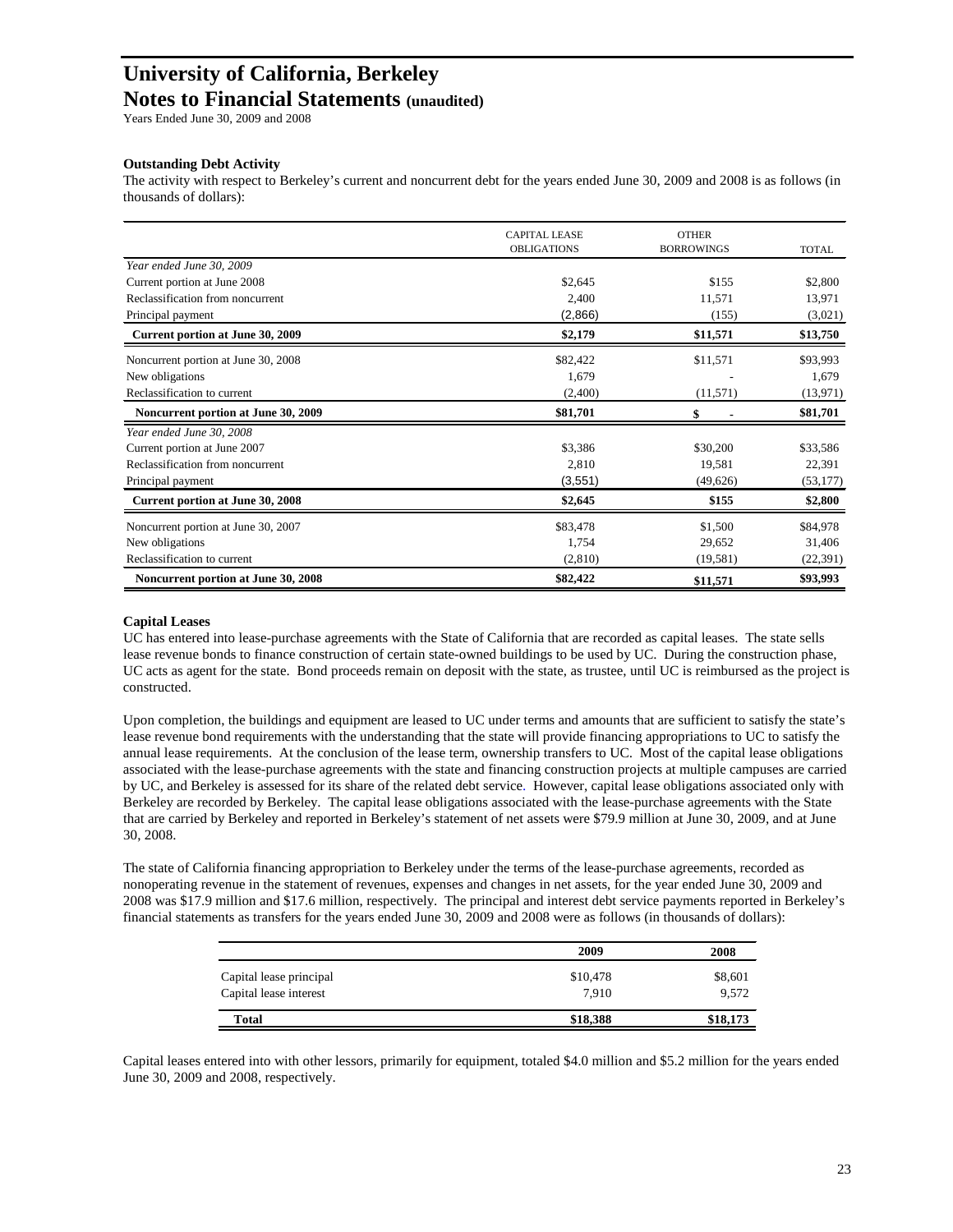Years Ended June 30, 2009 and 2008

#### **Future Debt Service**

Future debt service payments for each of the five fiscal years subsequent to June 30, 2009 are as follows (in thousands of dollars):

| <b>Year Ending June 30</b>                     | <b>CAPITAL</b><br><b>LEASES</b> | <b>OTHER</b><br><b>BORROWINGS</b> | <b>TOTAL</b><br><b>PAYMENT</b> | <b>PRINCIPAL</b> | <b>INTEREST</b> |
|------------------------------------------------|---------------------------------|-----------------------------------|--------------------------------|------------------|-----------------|
| 2010                                           | \$2,296                         | \$12,174                          | \$14,470                       | \$13,750         | \$720           |
| 2011                                           | 1,242                           |                                   | 1,242                          | 1,190            | 52              |
| 2012                                           | 631                             |                                   | 631                            | 615              | 16              |
| 2013                                           | 27                              |                                   | 27                             | 26               |                 |
| Total future debt service                      | 4,196                           | 12,174                            | 16.370                         | \$15,581         | \$789           |
| Less: Interest component of                    |                                 |                                   |                                |                  |                 |
| future payments                                | 186                             | 603                               | 789                            |                  |                 |
| <b>Principal portion of future</b><br>payments | \$4,010                         | \$11,571                          | \$15,581                       |                  |                 |

#### **NOTE 9: OTHER LIABILITIES**

Other current liabilities of \$62.0 million and \$57.6 million and noncurrent liabilities of \$20.1 million and \$23.3 million at June 30, 2009 and 2008, respectively, consisted of compensated absences, deposits, pollution remediation and other accrued liabilities and funds held for others.

Pollution remediation liabilities generally involve groundwater, soil and sediment contamination at certain sites where state and other regulatory agencies have indicated the University is among the responsible parties. The liabilities are revalued annually and may increase or decrease the cost or recovery from third parties, if any, as a result of additional information that refines the estimates, or from payments made from revenue sources that support the activity. There were no expected recoveries at June 30, 2009 reducing the pollution remediation liability.

Berkeley participates in UC's self-insurance programs for medical malpractice, workers' compensation, employee health care and general liability claims. These risks are subject to various claim and aggregate limits, with excess liability coverage provided by an independent insurer. Liabilities are recorded by UC when it is probable a loss has occurred and the amount of the loss can be reasonably estimated. These losses include an estimate for claims that have been incurred, but not reported. The estimated liabilities are based upon an independent actuarial determination of the anticipated future payments. Berkeley is assessed for its share of the required insurance expense. Insurance expense of \$7.9 million and \$5.7 million was included in other operating expenses in the statement of revenues, expenses and changes in net assets for the years ended June 30, 2009 and 2008, respectively.

#### **OTE 10: TRANSFERS**

Transfers of funds from (to) UC's Office of the President or other UC campuses for the years ended June 30, 2009 and 2008 were as follows (in thousands dollars):

|                                              | 2009      | 2008      |
|----------------------------------------------|-----------|-----------|
| Capital projects funding                     | \$245,380 | \$92,375  |
| Endowment income - dividend and interest     | 44.327    | 45,010    |
| Endowment income - accumulated capital gains | 31,100    | 22,000    |
| Short-term investment pool earnings          | 23,777    | 42,640    |
| Indirect cost recovery                       | (94, 586) | (86, 103) |
| Net revenue for bond programs                | (23)      | 10,223    |
| Debt service                                 | (62,750)  | (23, 812) |
| Transfers of net capital assets              | 1,726     | 1,981     |
| Other operating funding                      | 34,948    | 21,528    |
| <b>Total transfers</b>                       | \$223,899 | \$125,842 |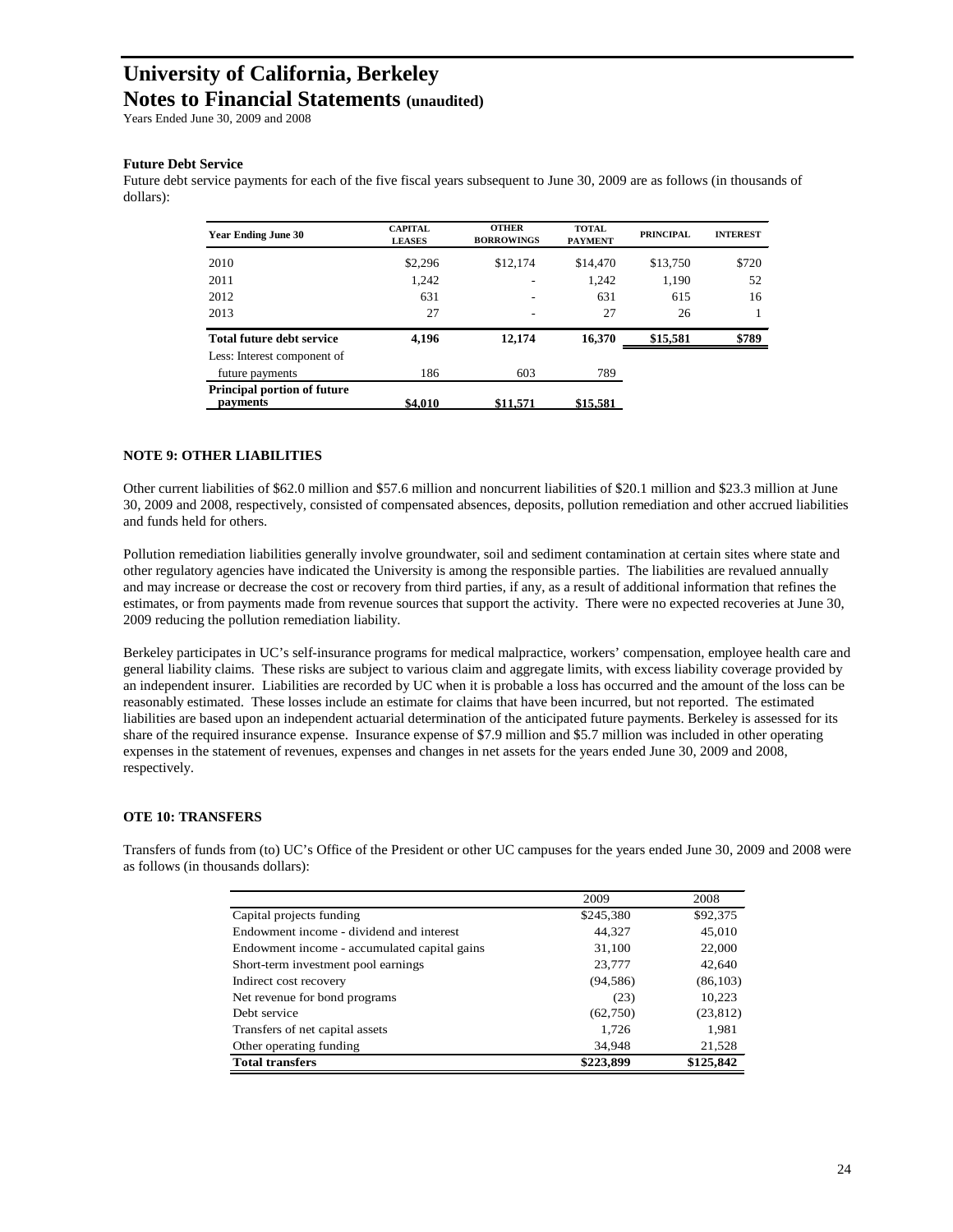Years Ended June 30, 2009 and 2008

#### **NOTE 11: RETIREE HEALTH PLANS**

The University administers single-employer health plans to provide health and welfare benefits, primarily medical, dental and vision benefits, to eligible retirees of the University of California and its affiliates. The Regents has the authority to establish and amend the benefit plans.

The contribution requirements of the eligible retirees and the participating University locations, such as Berkeley, are established and may be amended by the University. Membership in the UCRP is required to become eligible for retiree health benefits. Contributions toward benefits are shared with the retiree. The University determines the employer's contribution. Retirees are required to pay the difference between the employer's contribution and the full cost of the health insurance. Retirees employed by the campus prior to 1990 are eligible for the maximum employer contribution if they retire before age 55 and have at least 10 years of service, or if they retire at age 55 or later and have at least 5 years of service. Retirees employed by the campus after 1989 and not rehired after that date are subject to graduated eligibility provisions that generally require 10 years of service before becoming eligible for 50 percent of the maximum employer contribution, increasing to 100 percent after 20 years of service.

Participating University locations, such as the campus, are required to contribute at a rate assessed each year by the UCRHBT. The contribution requirements are based upon projected pay-as-you-go financing requirements. The assessment rates were \$3.09 and \$2.86 per \$100 of UCRP covered payroll resulting in campus contributions of \$22.9 million and \$20.4 million for the years ended June 30, 2009 and 2008, respectively.

The actuarial value of UCRHBT assets and the actuarial accrued liability associated with the University's campuses and medical centers using the entry age normal cost method as of July 1, 2008, the date of the latest actuarial valuation, were \$51.2 million and \$13.3 billion, respectively. The net assets held in trust for pension benefits on the UCRHBT's Statement of Plan Fiduciary Net assets were \$74.4 million at June 30, 2009. For the years ended June 30, 2009 and 2008, combined contributions from the University's campuses and medical centers were \$278.5 million and \$268.1 million, respectively, including an implicit subsidy of \$44,079 and \$43,036, respectively. The University's annual retiree health benefit expense for its campuses and medical centers was \$1.50 billion and \$1.36 billion for the years ended June 30, 2009 and 2008, respectively. As a result of contributions that were less than the retiree health benefit expense, the University's obligation for retiree health benefits attributable to its campuses and medical centers totaling \$2.31 billion at June 30, 2009 increased by \$1.22 billion and \$1.09 billion for the years ended June 30, 2009 and 2008, respectively.

Information related to plan assets and liabilities as they relate to individual campuses and medical centers is not readily available. Additional information on the retiree health plans can be obtained from the 2008–2009 annual reports of the University of California and the University of California Health and Welfare Program.

#### **NOTE 12: RETIREMENT PLANS**

Substantially all full-time employees of Berkeley participate in the University of California Retirement System (UCRS) that is administered by the University. The UCRS consists of The University of California Retirement Plan (UCRP), a single employer defined benefit plan, and the University of California Retirement Savings Program (UCRSP) that includes four defined contribution plans with several investment portfolios generally funded with employee non-elective and elective contributions. The Regents has the authority to establish and amend the benefit plans.

The UCRP provides lifetime retirement income, disability protection, and survivor benefits to eligible employees. Benefits are based on average highest three years compensation, age, and years of service and are subject to limited cost-of-living increases.

Contributions to the UCRP may be made by the campus and the employees. The rates for contributions as a percentage of payroll are determined annually pursuant to The Regents' funding policy and based upon recommendations of the consulting actuary. The Regents determine the portion of the total contribution to be made by the campus and by the employees. Employee contributions by represented employees are subject to collective bargaining agreements. As a result of the funded status of the UCRP, during the years ended June 30, 2009 and 2008, there were no required campus or employee contributions other than for service credit buybacks.

The actuarial value of UCRP assets and the actuarial accrued liability associated with the University's campuses and medical centers using the entry age normal cost method as of July 1, 2008, the date of the latest actuarial valuation, were \$35.5 billion and \$34.3 billion, respectively, resulting in a funded ratio of 103.4 percent. The net assets held in trust for pension benefits attributable to the campuses and medical centers included in the UCRP Statement of Plan's Fiduciary Net assets were \$32.32 billion and \$42.02 billion at June 30, 2009 and June 30, 2008, respectively.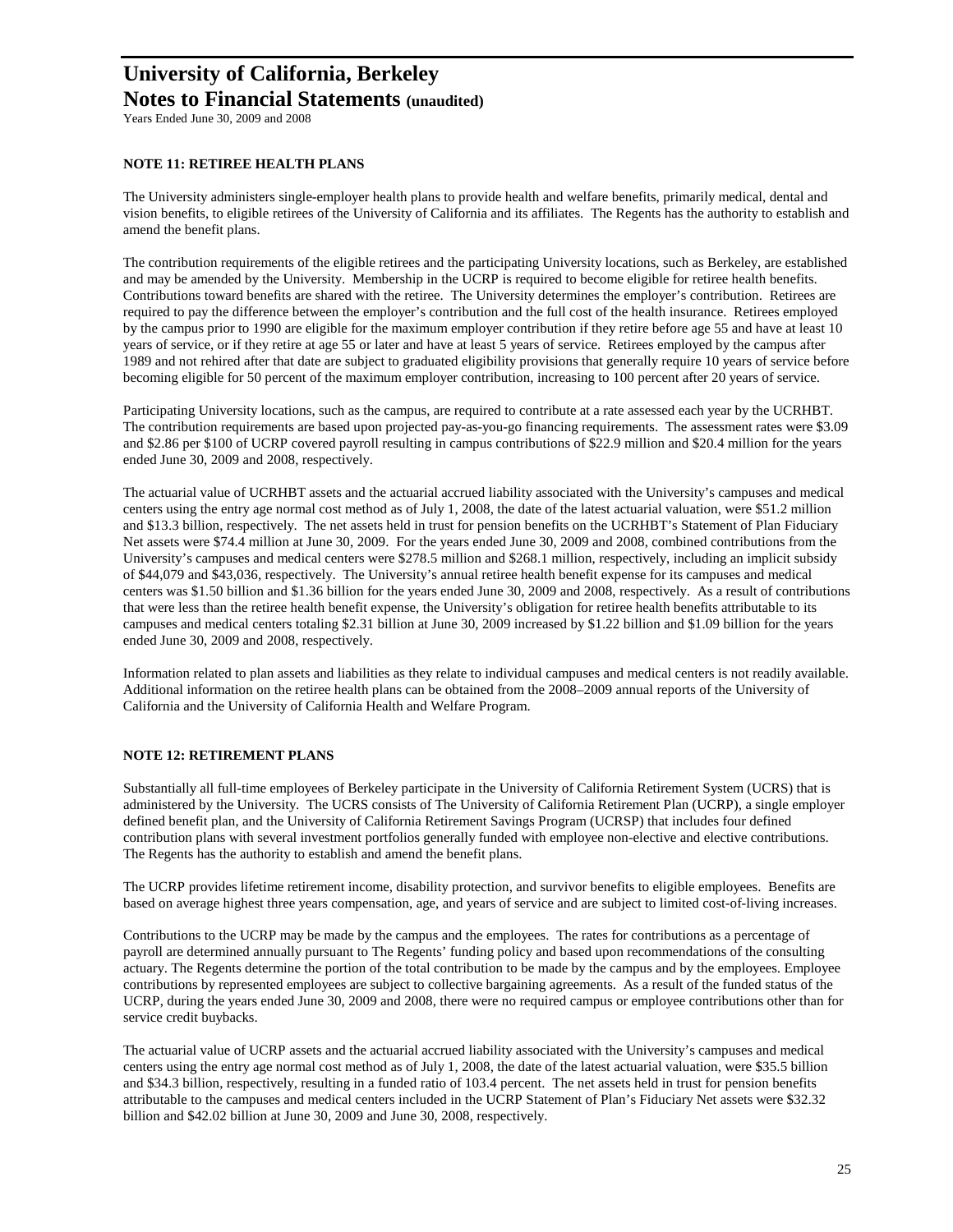Years Ended June 30, 2009 and 2008

The University utilizes asset allocation strategies that are intended to optimize the UCRP's investment returns over time in accordance with investment objectives and at acceptable levels of risk. However, the financial markets, both domestically and internationally, deteriorated subsequent to July 1, 2008. As a result, the funded ratio as of the July 1, 2009 actuarial valuation for the campuses and medical centers is approximately 94.8 percent.

For the years ended June 30, 2009 and 2008, University's campuses and medical centers contributed a combined \$442 thousand and \$2.7 million, respectively. The University's annual UCRP benefits expense for its campuses and medical centers was \$69.13 million for the year ended June 30, 2009. As a result of contributions that were less than the UCRP benefits expense, the University's obligation for UCRP benefits attributable to its campuses and medical centers increased by \$68.7 million for the year ended June 30, 2009. For the year ended June 30, 2008, contributions from the University's campuses and medical centers was equivalent to the annual UCRP benefits expense. As a result, there was no obligation for UCRP benefits at June 30, 2008.

The UCRSP plans (DC Plan, Supplemental DC Plan, 403(b) Plan and 457(b) Plan) provide savings incentives and additional retirement security for all eligible employees. The DC Plan accepts both pre-tax and after-tax employee contributions. The Supplemental DC Plan accepts employer contributions on behalf of certain qualifying employees. The 403(b) and 457(b) plans accept pre-tax employee contributions and the campus may also make contributions on behalf of certain members of management. Benefits from the plans are based on participants' mandatory and voluntary contributions, plus earnings, and are immediately vested.

Information related to plan assets and liabilities, as they relate to campus employees, is not readily available. Additional information on the retirement plans can be obtained from the 2008-2009 annual reports of the University of California Retirement Plan, the University of California Retirement Savings Plan and the University of California PERS–VERIP.

#### **NOTE 13: CAMPUS FOUNDATION INFORMATION**

Under UC policies approved by The Regents, Berkeley established a separate foundation to provide valuable assistance in fundraising, public outreach and other support for the missions of the campus and UC. Although an independent board governs the Foundation, its assets are dedicated for the benefit of Berkeley. The Foundation provided Berkeley gifts of \$78.9 million and \$122.4 million, including endowment investment payout of \$31.8 million and \$27.4 million, during the years ended June 30, 2009 and 2008, respectively. These amounts were included in private gifts or capital gifts and grants in the statement of revenues, expenses and changes in net assets.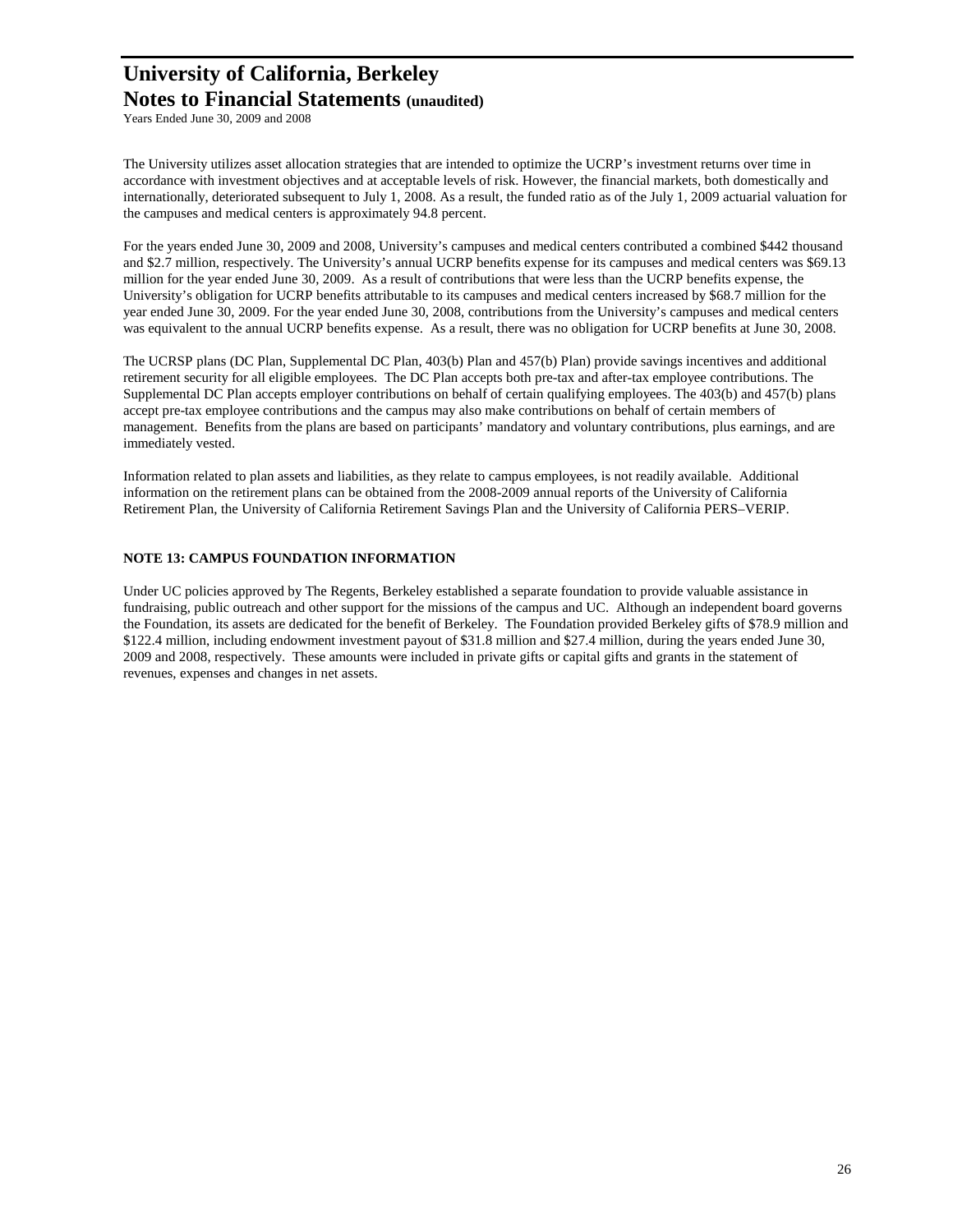Years Ended June 30, 2009 and 2008

Condensed Foundation financial statement information for the years ended June 30, 2009 and 2008 is as follows (in thousands of dollars):

|                                                                                | 2009      | 2008        |
|--------------------------------------------------------------------------------|-----------|-------------|
| <b>CONDENSED STATEMENT OF NET ASSETS</b>                                       |           |             |
| Current assets                                                                 | \$86,133  | \$86,788    |
| Noncurrent assets                                                              | 873,544   | 1,060,881   |
| <b>Total assets</b>                                                            | 959,677   | 1,147,669   |
| Current liabilities                                                            | 10,736    | 25,095      |
| Noncurrent liabilities                                                         | 66,858    | 62,543      |
| <b>Total liabilities</b>                                                       | 77,594    | 87,638      |
| Restricted                                                                     | 881,312   | 1,058,801   |
| Unrestricted                                                                   | 771       | 1,230       |
| Total net assets                                                               | \$882,083 | \$1,060,031 |
| CONDENSED STATEMENT OF REVENUES, EXPENSES,<br><b>AND CHANGES IN NET ASSETS</b> |           |             |
| Operating revenues                                                             | \$61,111  | \$86,620    |
| Operating expenses                                                             | (81, 402) | (124, 364)  |
| $O$ <i>eguing</i> $(1_{222})$                                                  | (20.201)  | (27.741)    |

| Operating revenues                               | 301,111    | \$80,020    |
|--------------------------------------------------|------------|-------------|
| Operating expenses                               | (81, 402)  | (124, 364)  |
| Operating (loss)                                 | (20,291)   | (37, 744)   |
| Nonoperating income (loss)                       | (207, 579) | (22,086)    |
| Income (loss) before other changes in net assets | (227, 870) | (59, 830)   |
| Permanent endowments                             | 49.922     | 55,327      |
| Increase (decrease) in net assets                | (177,948)  | (4,503)     |
| Net assets - beginning of year                   | 1,060,031  | 1,064,534   |
| Net assets - end of year                         | \$882,083  | \$1,060,031 |

#### **CONDENSED STATEMENT OF CASH FLOWS**

| Net cash provided (used) by:                  |              |              |
|-----------------------------------------------|--------------|--------------|
| Operating activities                          | $(\$20,688)$ | $(\$31,308)$ |
| Noncapital financing activities               | 45,836       | 46,767       |
| Investing activities                          | (25,966)     | (11, 898)    |
| Net increase in cash                          | (818)        | 3,561        |
| Cash and cash equivalents - beginning of year | 4.807        | 1,246        |
| Cash and cash equivalents - end of year       | \$3.989      | \$4,807      |
|                                               |              |              |

#### **NOTE 14: COMMITMENTS AND CONTINGENCIES**

#### **Contractual Commitments**

Amounts committed but unexpended for construction projects totaled \$557.2 million and \$464.5 million at June 30, 2009 and 2008, respectively.

Berkeley leases land, buildings and equipment under agreements recorded as operating leases. Operating lease expenses for the year ended June 30, 2009 and 2008 were \$21.2 million and \$21.1 million, respectively. The terms of operating leases extend through the year ending 2017.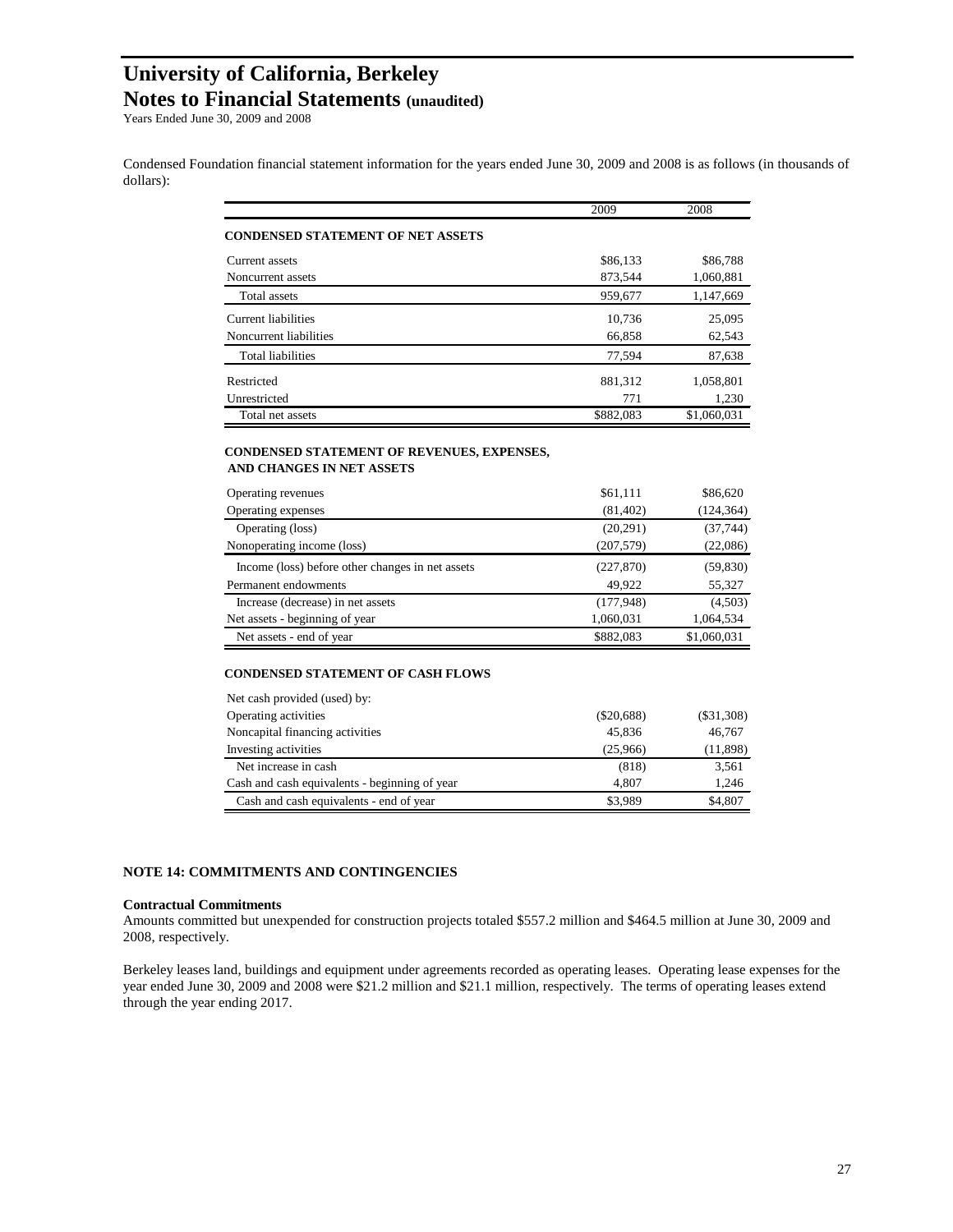Years Ended June 30, 2009 and 2008

Future minimum payments on operating leases with an initial or remaining non-cancelable term in excess of one year are as follows (in thousands of dollars):

|                     | Minimum Annual |  |  |
|---------------------|----------------|--|--|
| Year Ending June 30 | Lease Payments |  |  |
| 2010                | \$12,429       |  |  |
| 2011                | 7,863          |  |  |
| 2012                | 6,548          |  |  |
| 2013                | 4,378          |  |  |
| 2014                | 2,986          |  |  |
| 2015 and thereafter | 722            |  |  |
| <b>Total</b>        | \$34,926       |  |  |

#### **Contingencies**

Substantial amounts are received and expended by Berkeley under federal and state programs and are subject to audit by cognizant governmental agencies. This funding relates to research, student aid and other programs. Berkeley management believes that any liabilities arising from such audits will not have a material effect on Berkeley's financial position.

UC is contingently liable in connection with certain other claims and contracts, including those currently in litigation, arising in the normal course of its activities. Although there are inherent uncertainties in any litigation, UC management and general counsel are of the opinion that the outcome of such matters will not have a material effect on UC's or Berkeley's financial position.